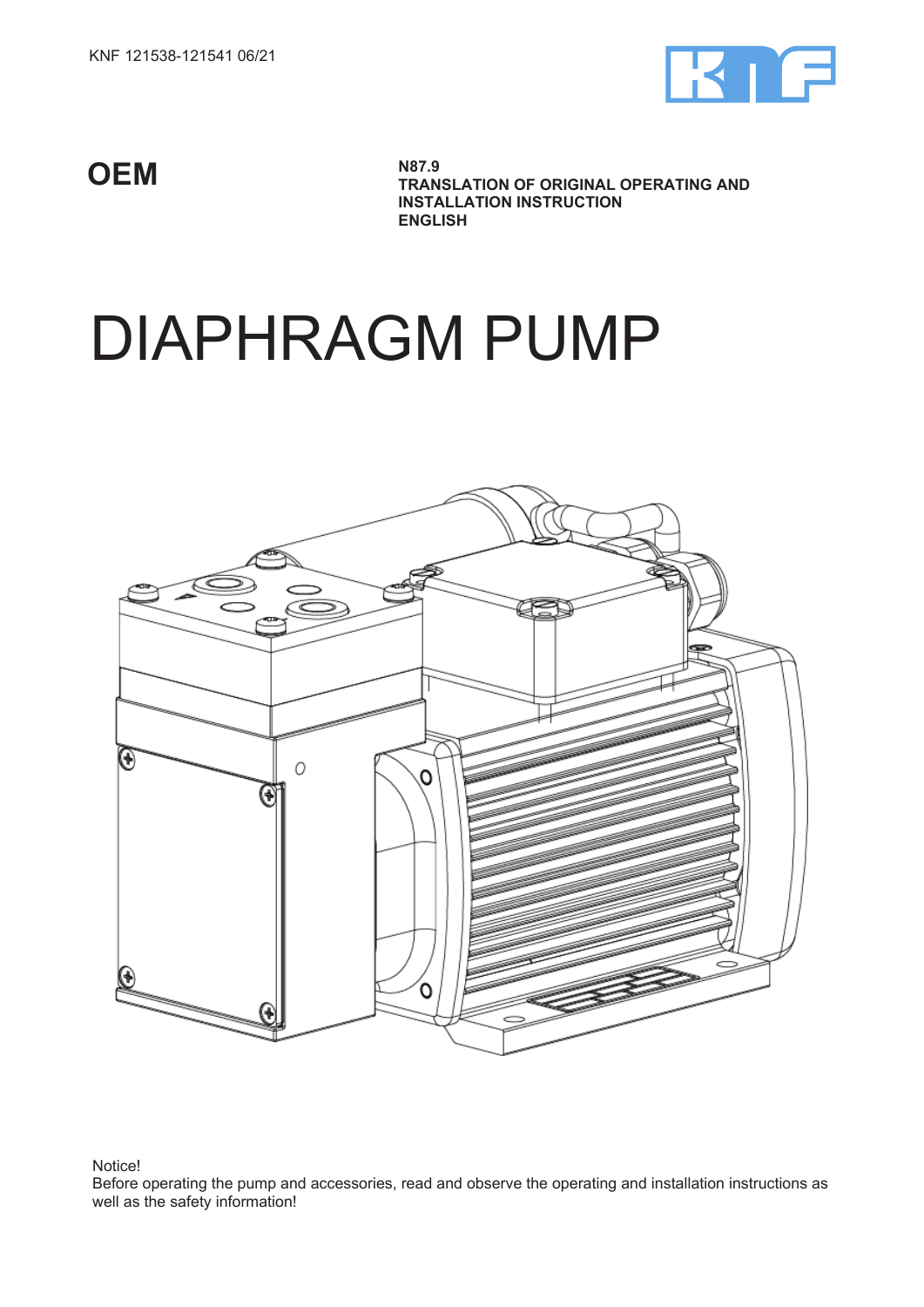**KNF Neuberger GmbH** KNF Neuberger GmbH<br>Alter Weg 3<br>79112 Freiburg<br>Germany<br>Tel. +49 (0)7664/5909-0<br>Fax. +49 (0)7664/5909-99

www.knf.com

# **Index**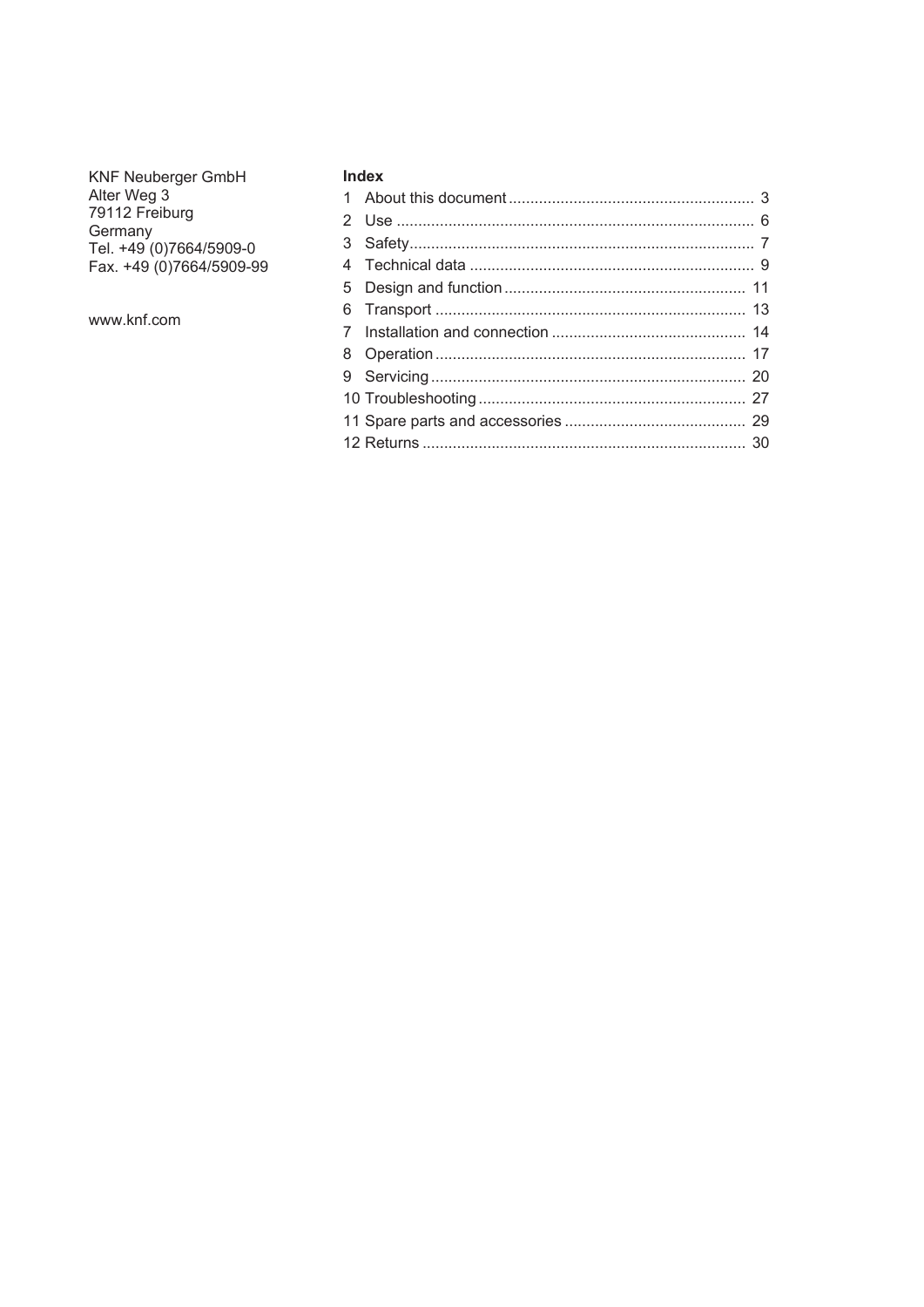# <span id="page-2-0"></span>**1 About this document**

# **1.1 Using the operating and installation instructions**

The operating and installation instructions are part of the pump.

- $\rightarrow$  In the event of uncertainties with regard to the content of the operating and installation instructions, please contact the manufacturer (contact data: see [www.knf.com](http://www.knf.com)). Please have the type and serial number of the pump ready.
- $\rightarrow$  Read the operating and installation instructions before you commission the pump.
- $\rightarrow$  Give the operating and installation instructions only completely and unchanged to the next owner.
- $\rightarrow$  Keep the operating and installation instructions within reach at all times.

Project pumps For customer-specific project pumps (pump models that begin with "PJ" or "PM"), there may be deviations from the operating and installation instructions.

 $\rightarrow$  For project pumps, also observe the agreed specifications.

# **1.2 Exclusion of liability**

The manufacturer assumes no liability for damages and malfunctions resulting from failure to observe the operating and installation instructions.

The manufacturer assumes no liability for damages and malfunctions resulting from changes or modifications to the device and improper handling.

The manufacturer assumes no liability for damages and malfunctions resulting from impermissible spare parts and accessories.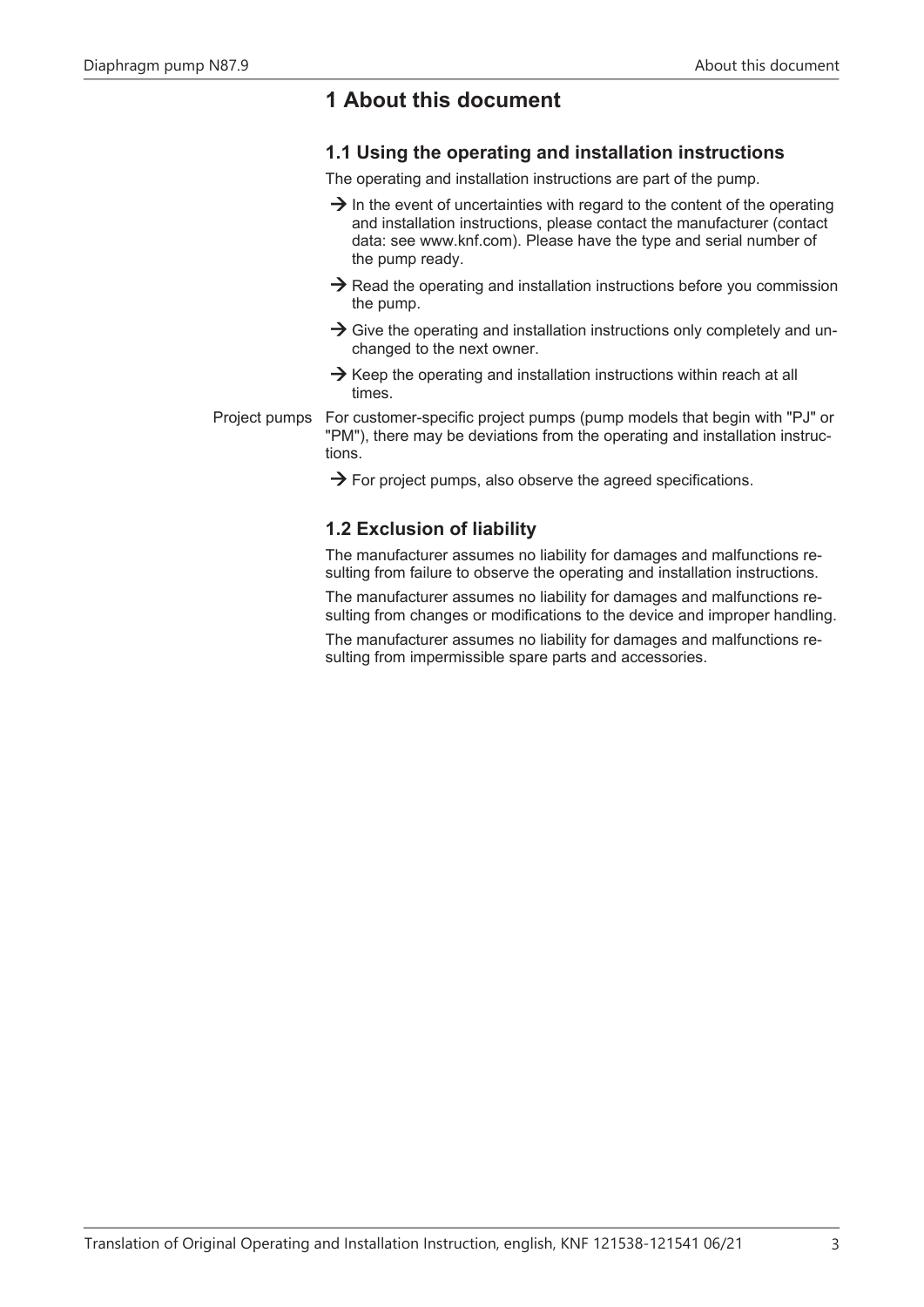# **1.3 Symbols and markings**

# **Warning notice**



A notice that warns you of danger is located here.

Possible consequences of a failure to observe the warning notice are specified here. The signal word, e.g., warning, indicates the danger level.

 $\rightarrow$  Measures for avoiding the danger and its consequences are specified here.

# **Danger levels**

| <b>Signal word</b> | <b>Meaning</b>                             | <b>Consequences if not</b><br>observed                       |
|--------------------|--------------------------------------------|--------------------------------------------------------------|
| <b>DANGER</b>      | warns of immediate<br>danger               | Death or serious injury<br>or serious damage will<br>result. |
| <b>WARNING</b>     | warns of possible dan-<br>ger              | Death, serious injury or<br>serious damage is pos-<br>sible. |
| <b>CAUTION</b>     | warns of a possibly<br>dangerous situation | Minor injury or damage<br>is possible.                       |
| <b>NOTICE</b>      | Warns of possible dam-<br>age              | Damage is possible.                                          |

*Tab.1 Danger levels*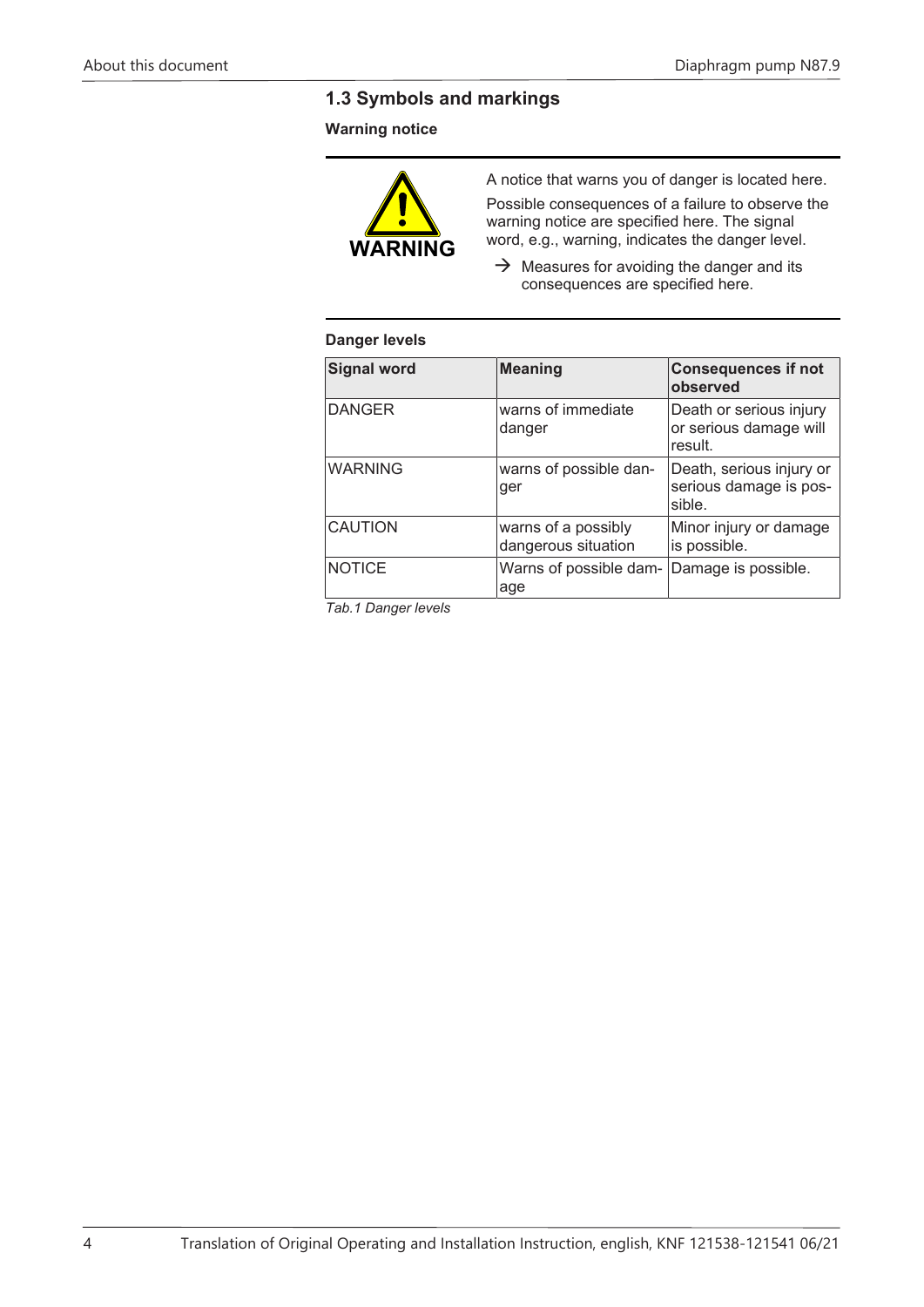#### **Other notices and symbols**

- $\rightarrow$  An activity to be carried out is specified here (a step).
- 1. The first step of an activity to be carried out is specified here. Follow other sequentially numbered steps.



This symbol indicates important information.

# **Explanations of pictograms**

| Pictogram | <b>Meaning</b>                            |
|-----------|-------------------------------------------|
|           | General warning symbol                    |
|           | Warning of electrical voltage             |
|           | Warning of poisonous substances           |
|           | Warning of hand injuries through crushing |
|           | Observe the operating instructions        |
|           | General mandatory sign                    |
|           | Environmentally conscious disposal        |

*Tab.2 Explanations of pictograms*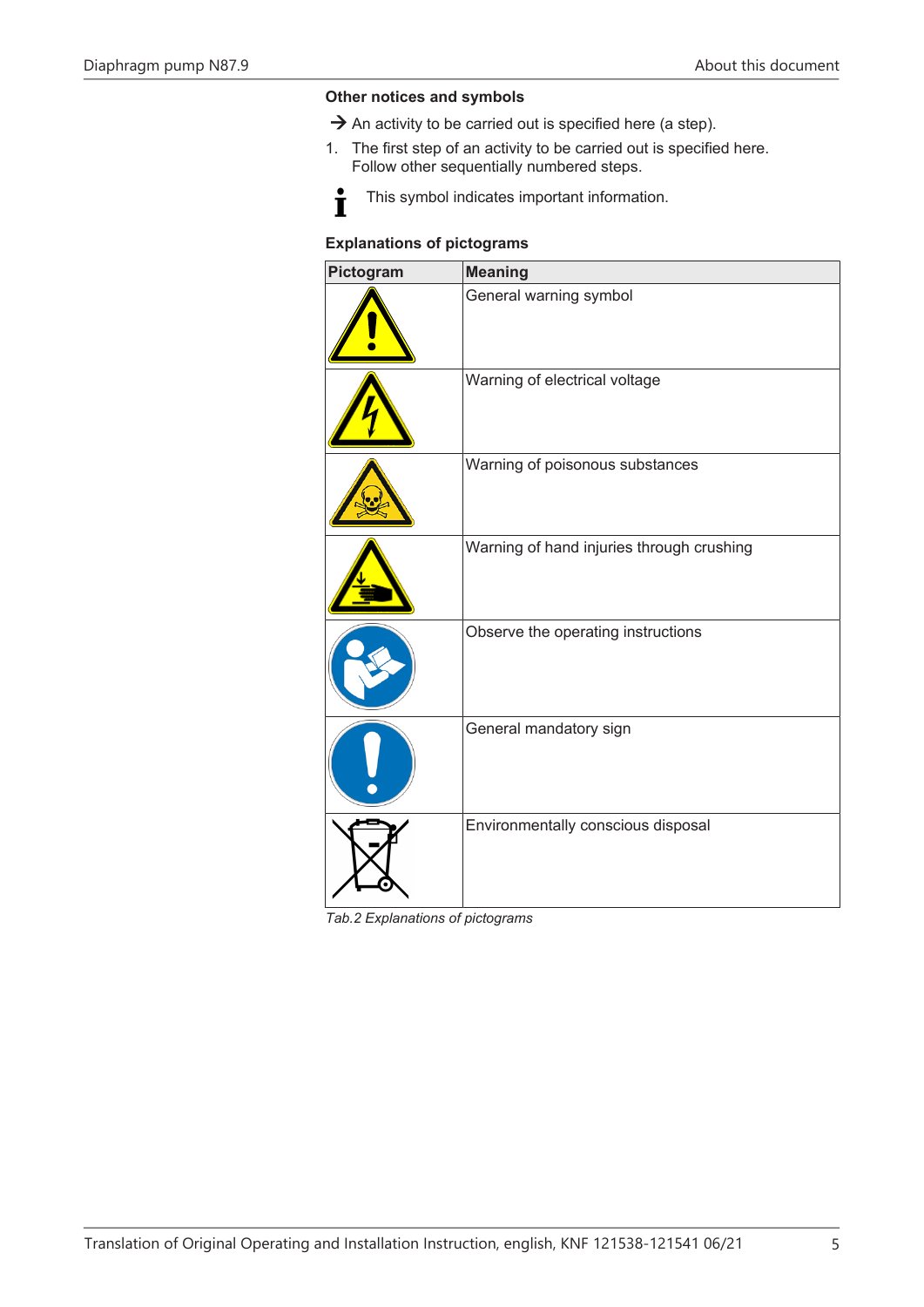# <span id="page-5-0"></span>**2 Use**

<span id="page-5-1"></span>

The pumps are intended exclusively for transferring gases and vapors.

#### **Responsibility of the owner**

Operating parameters and Only install and operate the pumps in accordance with the operating paconditions rameters and conditions described in Chapter *[4 Technical data](#page-8-0)*. Only pumps that are fully assembled and in the condition as delivered may be operated. Make sure that the installation location is dry and that the pump is protected against rain, splash, gushing, and drip water as well as from other contaminants. Check the tightness of the connections between the pipes of the application and the pump (or the connection of the pump) at regular intervals. Leaky connections carry the risk of releasing dangerous gases and vapors from the pump system. Requirements on the transferred Before transferring a medium, check whether the medium can be transmedium ferred danger-free in the specific application. Before using a medium, check the compatibility of the media-contacting components (see *[4 Technical data](#page-8-0)*) with the medium. Risk of dangerous gas mixtures during pump operation if diaphragm

breaks: Depending on the medium being transferred, breakage of the diaphragm can result in a dangerous mixture if the medium mixes with the air in the compressor housing or the surroundings.

Only transfer gases that remain stable under the pressures and temperatures that arise in the pump.

# <span id="page-5-2"></span>**2.2 Improper use**

The pumps are not allowed to be operated in explosive atmospheres.

The pumps are not suitable for transferring:

- Dusts
- Liquids
- Aerosols
- Biological and microbiological substances
- Fuel
- Explosives and flammable materials
- Fibers
- Oxidants
- Food

Pumps that can produce both vacuum as well as overpressure may not be used to simultaneously produce vacuum and overpressure.

This function can be made possible on a project basis following consultation with KNF Customer Service.

No overpressure may be applied to the suction side of the pump.

This function can be made possible on a project basis following consultation with KNF Customer Service.

Pumps with capacitor motor are not intended for operation with a frequency converter.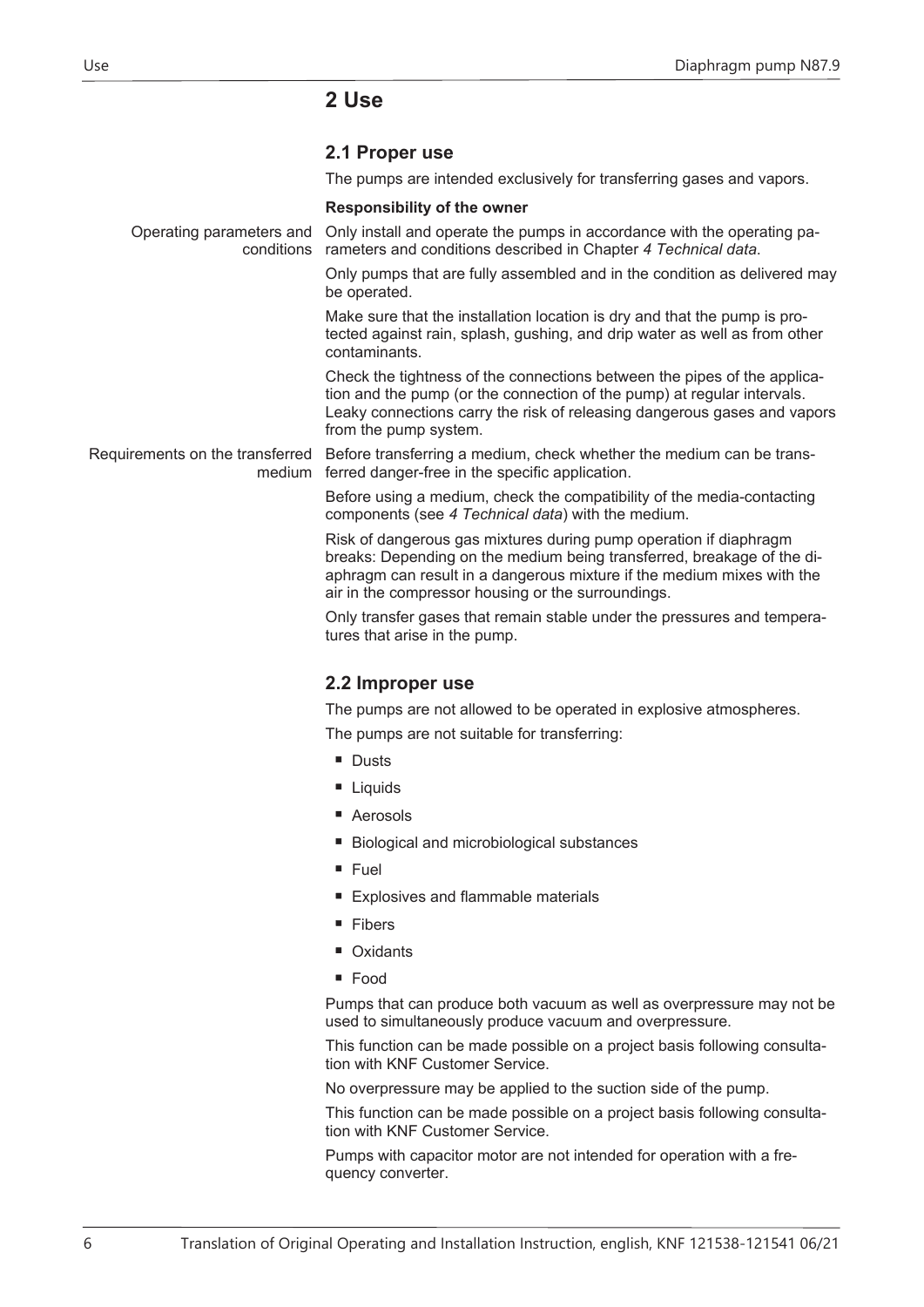# <span id="page-6-0"></span>**3 Safety**

|                               | Observe the safety notices in Chapters 7 Installation and connec-<br>I<br>tion and 8.1 Operation.                                                                                                                                                                                                                                      |
|-------------------------------|----------------------------------------------------------------------------------------------------------------------------------------------------------------------------------------------------------------------------------------------------------------------------------------------------------------------------------------|
|                               | The pumps are produced in accordance with the generally recognized<br>rules of engineering, as well as the occupational health, safety and acci-<br>dent prevention regulations. Nevertheless, dangers can arise during their<br>use that lead to injuries to the user or third parties or to damage to the<br>pump or other property. |
|                               | Only use the pumps in perfect technical condition, for their intended use,<br>safely and aware of the dangers and in observation of the operating and<br>installation instructions.                                                                                                                                                    |
|                               | The components that are to be connected to the pumps must be designed<br>according to the pneumatic data of the pumps.                                                                                                                                                                                                                 |
|                               | When connecting the pumps to the electrical power, observe the corre-<br>sponding safety rules.                                                                                                                                                                                                                                        |
| Personnel                     | Make sure that only specially trained and instructed personnel work on the<br>pumps. This applies, in particular, to assembly, connection and service<br>work.                                                                                                                                                                         |
|                               | Make sure that the personnel have read and understood the operating and<br>installation instructions, particularly the chapter on safety.                                                                                                                                                                                              |
| manner                        | Working in a safety conscious  Observe the regulations on accident prevention and safety during all work<br>on the pumps and during operation.                                                                                                                                                                                         |
|                               | Avoid contact with the heads and housing parts, as the pump heats up<br>during operation and may remain hot for some time after operating.                                                                                                                                                                                             |
|                               | When working on the pump, make certain that the pump is disconnected<br>from mains and without power.                                                                                                                                                                                                                                  |
|                               | Ensure that no hazards arise from gas flowing when gas connections are<br>open, from the effects of noise or from hot, corrosive, dangerous and envi-<br>ronmentally hazardous gases.                                                                                                                                                  |
|                               | Make sure that an EMC-compliant installation of the pump is ensured at all<br>times to prevent the occurrence of dangerous situations.                                                                                                                                                                                                 |
| Handling of hazardous media   | Upon breakage of the diaphragm and/or leaks, the transferred medium<br>mixes with the air in the surroundings and/or in the pump housing. Make<br>sure that a dangerous situation cannot arise as a result.                                                                                                                            |
|                               | When pumping hazardous media, observe the safety regulations for the<br>handling of said media.                                                                                                                                                                                                                                        |
| Handling of combustible media | Note that the pumps are not designed to be explosion-proof.                                                                                                                                                                                                                                                                            |
|                               | Make certain that the temperature of the medium is always sufficiently be-<br>low the ignition temperature of the medium so as to prevent ignition or ex-<br>plosion. This also applies for abnormal operating situations.                                                                                                             |
|                               | Note that the temperature of the medium increases when the pump com-<br>presses the medium.                                                                                                                                                                                                                                            |
|                               | Therefore, make certain that the temperature of the medium also remains<br>sufficiently below the ignition temperature of the medium even when it is<br>compressed to the maximum permissible operating pressure of the pump.<br>The maximum permissible operating pressure of the pump is stated in<br>Chapter 4 Technical data.      |
|                               | Make certain that the permissible ambient temperature (4 Technical data)<br>is not exceeded.                                                                                                                                                                                                                                           |
|                               | Where applicable, also take into account external energy sources (such as<br>radiation sources) that could additionally heat the medium.                                                                                                                                                                                               |
|                               | In case of doubt, contact KNF Customer Service.                                                                                                                                                                                                                                                                                        |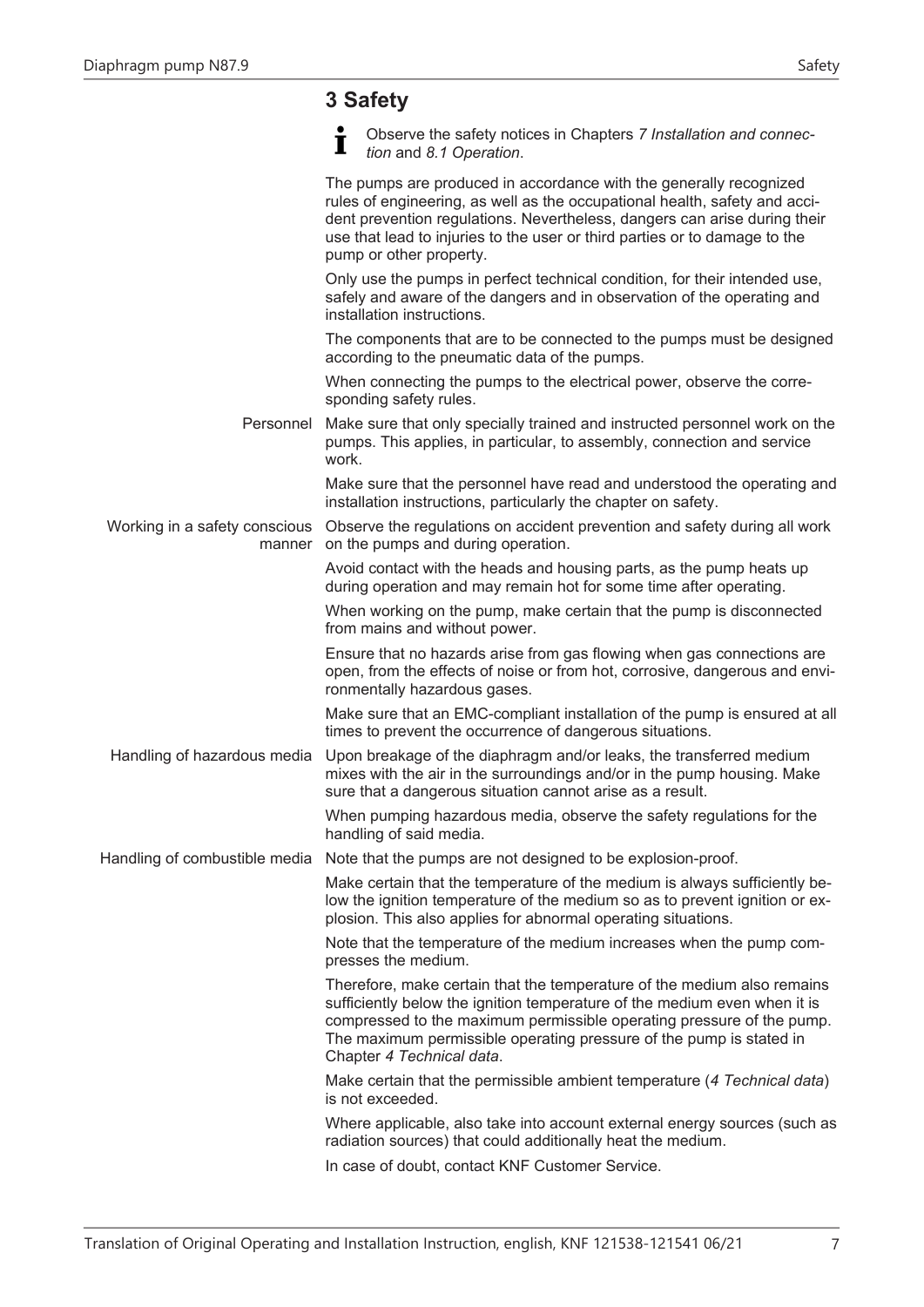|                              | Environmental protection Store and dispose of all replacement parts in accordance with the environ-<br>mental regulations. Observe the respective national and international regu-<br>lations. This applies in particular to parts that are contaminated with toxic<br>substances.                                                                                                                                                                                                                                                       |
|------------------------------|------------------------------------------------------------------------------------------------------------------------------------------------------------------------------------------------------------------------------------------------------------------------------------------------------------------------------------------------------------------------------------------------------------------------------------------------------------------------------------------------------------------------------------------|
| EU/EC directives/standards   | With respect to the Machinery Directive 2006/42/EC, the pumps are partly<br>completed machinery and are, therefore, to be regarded as not ready for<br>use. Partly completed machinery may not be commissioned until it has<br>been determined that the machine into which the partly completed machin-<br>ery is to be installed complies with the provisions of the Machinery Direc-<br>tive 2006/42/EC. The following fundamental requirements of Annex I of Di-<br>rective 2006/42/EC (general principles) are applied and observed: |
|                              | General principles no. 1                                                                                                                                                                                                                                                                                                                                                                                                                                                                                                                 |
|                              | As these partly completed machines are built-in devices, the mains con-<br>nections and equipment for disconnecting and switching off the partly com-<br>pleted machinery as well as overcurrent and overload protection gear must<br>be considered when mounting.                                                                                                                                                                                                                                                                       |
|                              | Furthermore, protection against contact with moving and hot parts, if<br>present, must be provided during installation.                                                                                                                                                                                                                                                                                                                                                                                                                  |
|                              | The pumps comply with Directive 2011/65/EU.                                                                                                                                                                                                                                                                                                                                                                                                                                                                                              |
|                              | The following harmonized standards are satisfied:                                                                                                                                                                                                                                                                                                                                                                                                                                                                                        |
|                              | $\blacksquare$ EN 55014-1/2                                                                                                                                                                                                                                                                                                                                                                                                                                                                                                              |
|                              | ■ EN 60204-1                                                                                                                                                                                                                                                                                                                                                                                                                                                                                                                             |
|                              | <b>EN IEC 63000</b>                                                                                                                                                                                                                                                                                                                                                                                                                                                                                                                      |
| Customer service and repairs | The pumps are maintenance-free. However, KNF recommends periodic in-<br>spection of the pump for obvious changes in noise or vibration.                                                                                                                                                                                                                                                                                                                                                                                                  |
|                              | Only have repairs to the pumps performed by qualified KNF personnel.                                                                                                                                                                                                                                                                                                                                                                                                                                                                     |
|                              | Housings with electrically live components may only be opened by special-<br>ist personnel.                                                                                                                                                                                                                                                                                                                                                                                                                                              |
|                              | Use only genuine spare parts from KNF when performing servicing work.                                                                                                                                                                                                                                                                                                                                                                                                                                                                    |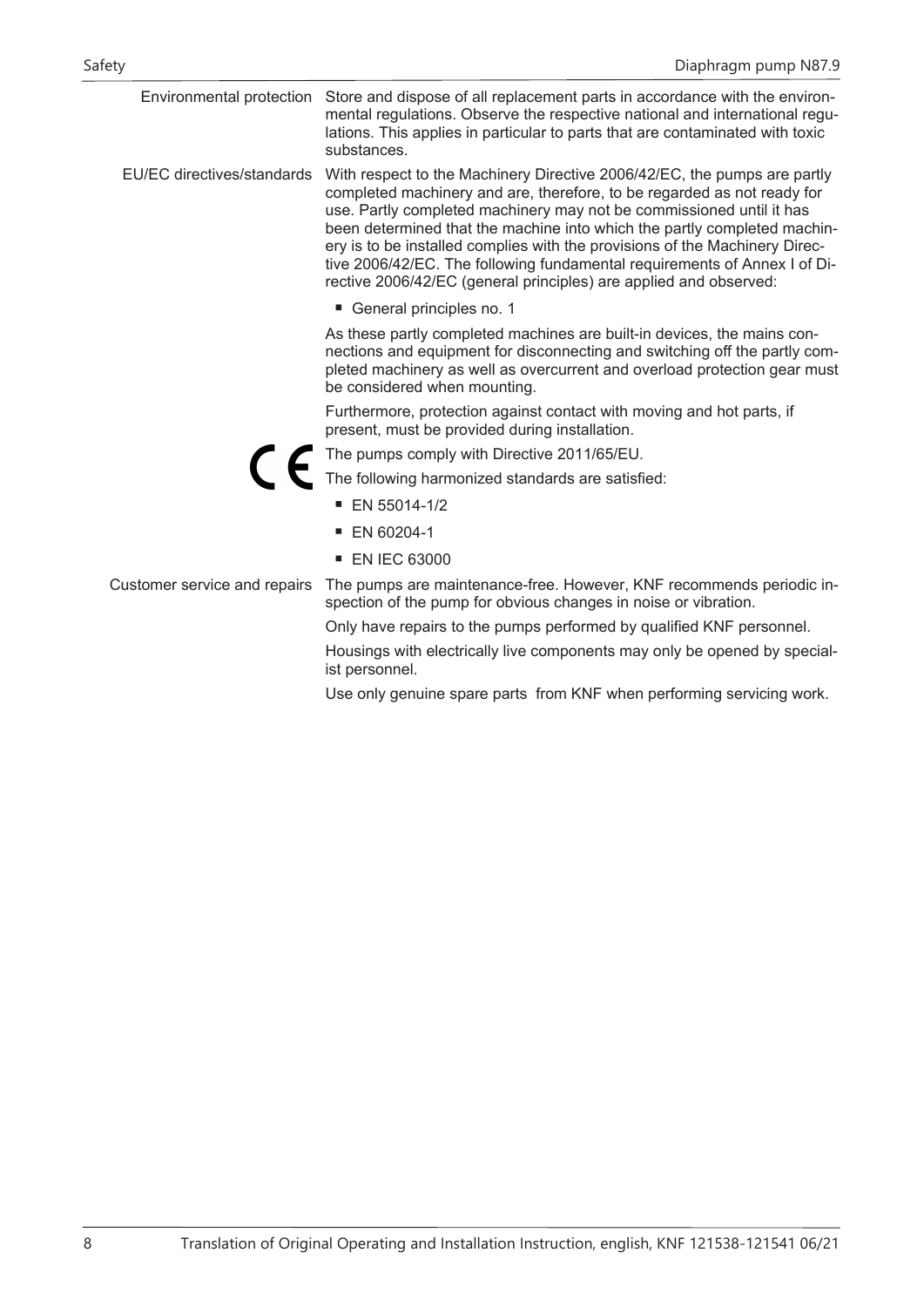# <span id="page-8-0"></span>**4 Technical data**

# **4.1 Technical data**

#### **Pump materials**

| <b>Assembly</b>  | <b>Material</b>     |
|------------------|---------------------|
| <b>Pump head</b> | <b>IPVDF</b>        |
| Diaphragm        | <b>IPTFE-coated</b> |
| <i>Nalves</i>    | <b>IFFPM</b>        |

*Tab.3 Pump materials*

#### **Pneumatic values**

| Parameter                                               | <b>Value</b> |
|---------------------------------------------------------|--------------|
| Max. permissible operating pressure   1.5<br>[bar rel*] |              |
| Ultimate vacuum [mbar abs.]                             | 140          |
| Flow rate at atm. pressure [I/min]**                    | 7.5          |

*Tab.4 Pneumatic values*

*\*Bar rel related to 1013 hPa*

*\*\*Liters in standard state (1013 hPa, 20°C)*

# **Pneumatic connections**

| <b>Pump type</b>                                                                                                                                                                                                                                                                                                                             | <b>Value</b>       |
|----------------------------------------------------------------------------------------------------------------------------------------------------------------------------------------------------------------------------------------------------------------------------------------------------------------------------------------------|--------------------|
| N87TTE                                                                                                                                                                                                                                                                                                                                       | Thread size G 1/8* |
| $\tau$ , $\tau$ , $\tau$ , $\tau$ , $\tau$ , $\tau$ , $\tau$ , $\tau$ , $\tau$ , $\tau$ , $\tau$ , $\tau$ , $\tau$ , $\tau$ , $\tau$ , $\tau$ , $\tau$ , $\tau$ , $\tau$ , $\tau$ , $\tau$ , $\tau$ , $\tau$ , $\tau$ , $\tau$ , $\tau$ , $\tau$ , $\tau$ , $\tau$ , $\tau$ , $\tau$ , $\tau$ , $\tau$ , $\tau$ , $\tau$ , $\tau$ , $\tau$ , |                    |

*Tab.5 \*Acc. to ISO 228*

#### **Electrical data**

| Parameter                     | <b>Value</b> | <b>Value</b> | <b>Value</b> | <b>Value</b> |
|-------------------------------|--------------|--------------|--------------|--------------|
| Voltage [V]                   | 230          | 115          | 100          | 220          |
| Frequency [Hz]                | 50           | 60           | 50/60        | 60           |
| Power P <sub>1</sub> [W]      | 70           | 70           | 70           | 70           |
| Voltage tolerance             | $\pm$ 10%    |              |              |              |
| Motor protection class        | <b>IP54</b>  |              |              |              |
| Rated current consumption [A] | 0.45         | 0.7          | 1.0          | 0.5          |
| Tab.6                         |              |              |              |              |

# **Weight**

| <b>Pump type</b> | Value [kg]      |
|------------------|-----------------|
| N87TTE           | ◠<br><b>. ن</b> |

*Tab.7 Weight*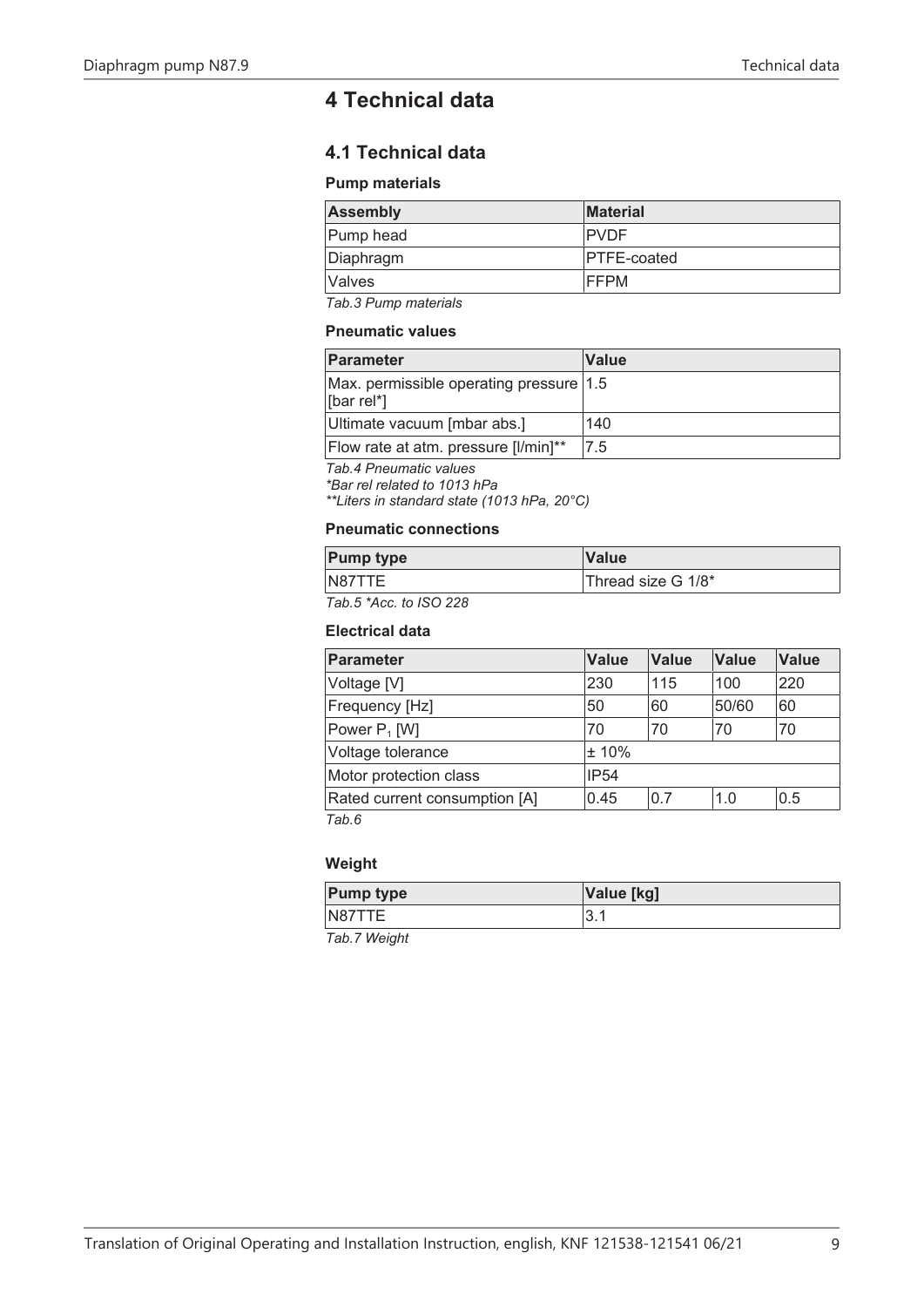#### **Other parameters**

| <b>Parameter</b>                                                  | <b>Value</b>                                                            |
|-------------------------------------------------------------------|-------------------------------------------------------------------------|
| Permissible ambient temperature<br>$\lceil$ °C]                   | $+5$ to $+40$                                                           |
| Permissible media temperature [°C]                                | $+5$ to $+40$                                                           |
| <b>Dimensions</b>                                                 | See Fig. 3 Chapter 7.1 Installing the<br>pump                           |
| Highest permissible relative air hu-<br>midity of the environment | 80% for temperatures up to 31°C,<br>decreasing linearly to 50% at 40°C. |
| Maximum installation altitude [m<br>above sea level]              | 2000                                                                    |
| Gas tightness* of the pump head<br>(leak rate)                    | $\leq 6 \times 10^{-3}$ mbar I/s                                        |

*Tab.8 Other parameters*

*\* The gas tightness of the pump head is no longer ensured after the pump head is opened or after replacing diaphragms and valve plates. A leak test can be used to determine whether the original gas tightness is again achieved.*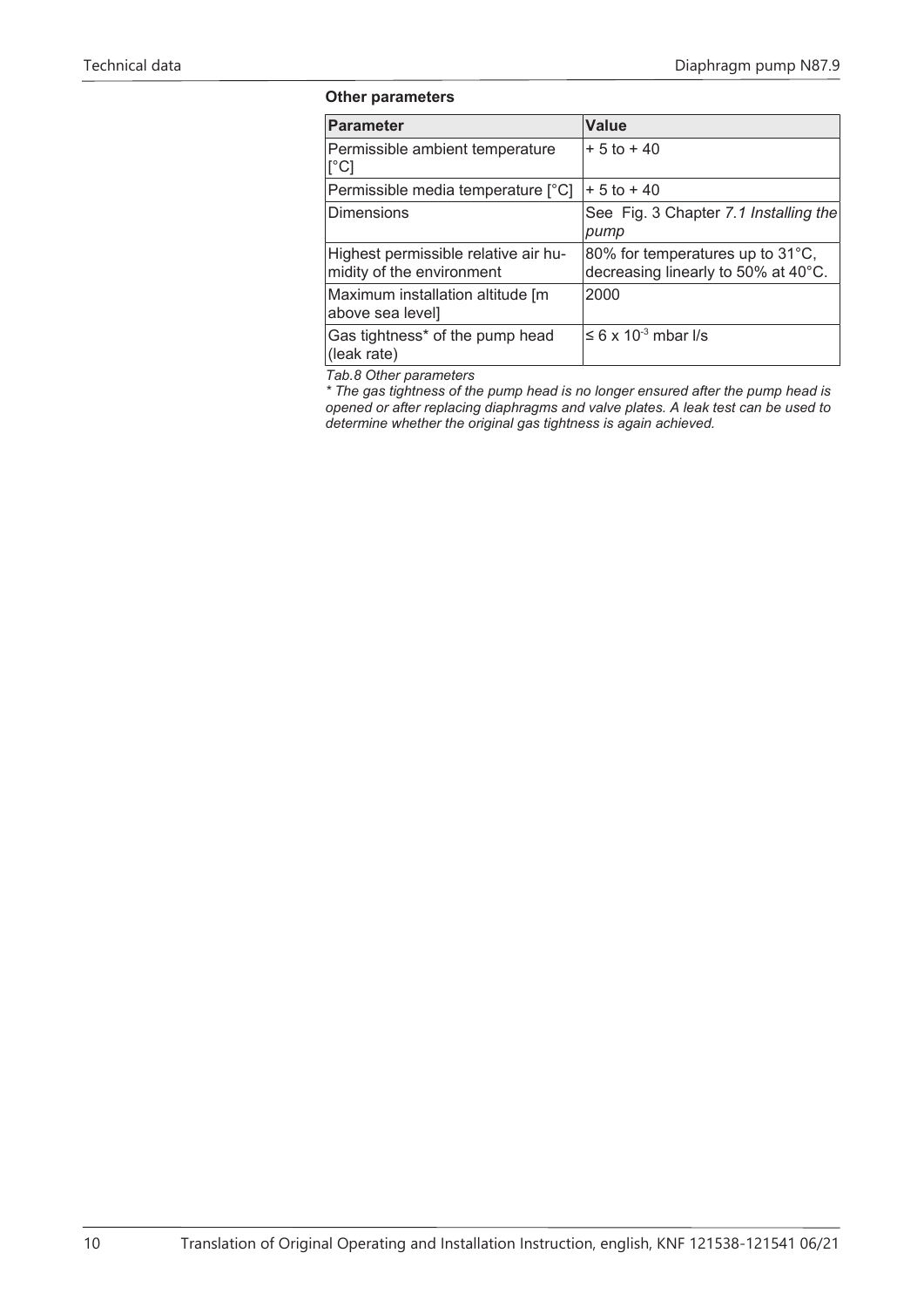# <span id="page-10-0"></span>**5 Design and function**



- Pump inlet
- Pump head
- Electrical terminal box
- Motor



*Fig.1 Design N87*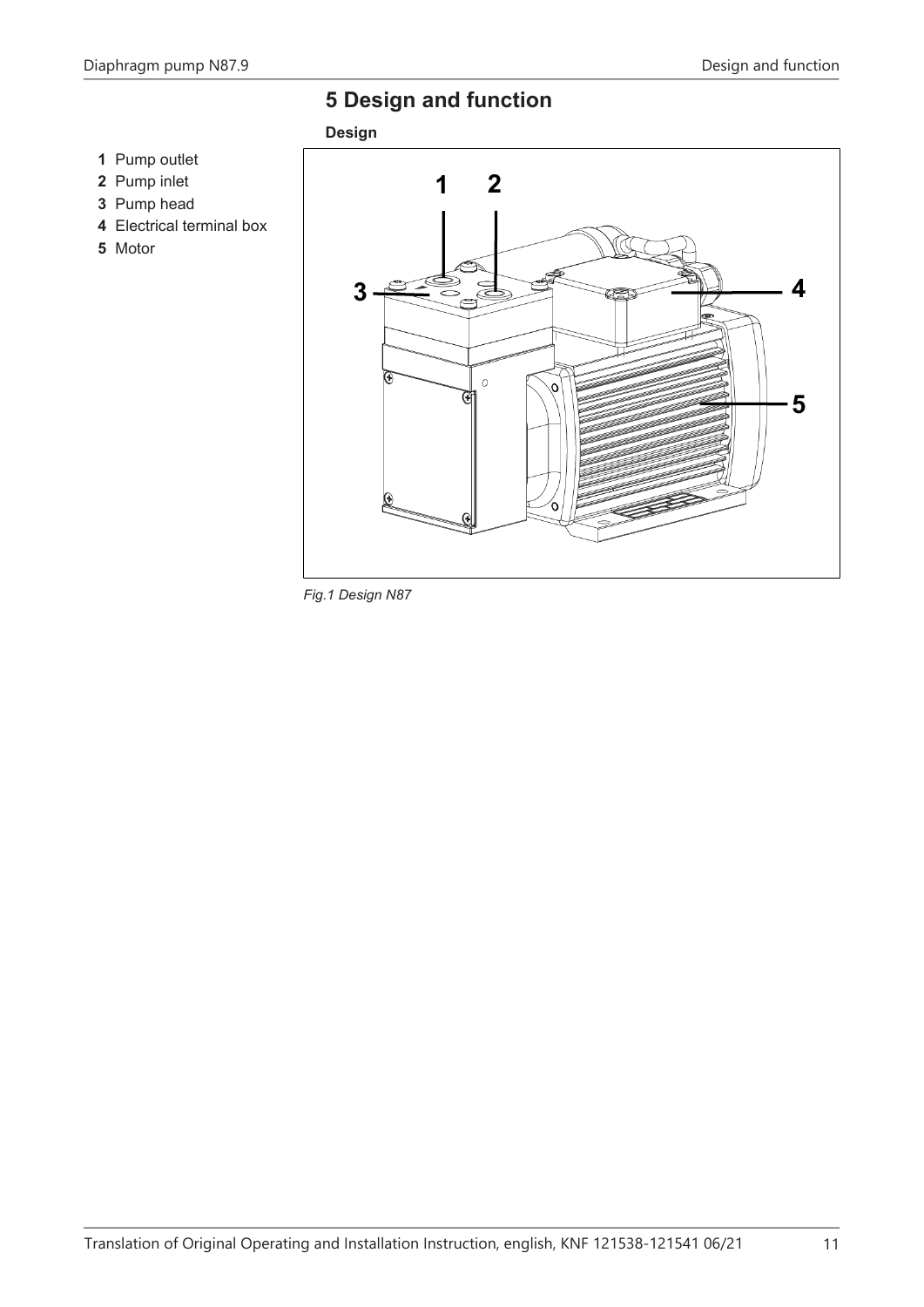- **1** Outlet valve
- **2** Inlet valve
- **3** Transfer chamber
- **4** Diaphragm
- **5** Eccentric
- **6** Connecting rod



*Fig.2 Function of a diaphragm pump*

Diaphragm pumps transfer, compress (depending on the version) and evacuate gases and vapors.

The elastic diaphragm (4) is moved up and down by the eccentric (5) and the connecting rod (6). In the downwards stroke, it aspirates the gas to be transferred via the inlet valve (2). In the upwards stroke, the diaphragm presses the medium out of the pump head via the outlet valve (1). The pumping chamber (3) is separated from the pump drive by the diaphragm.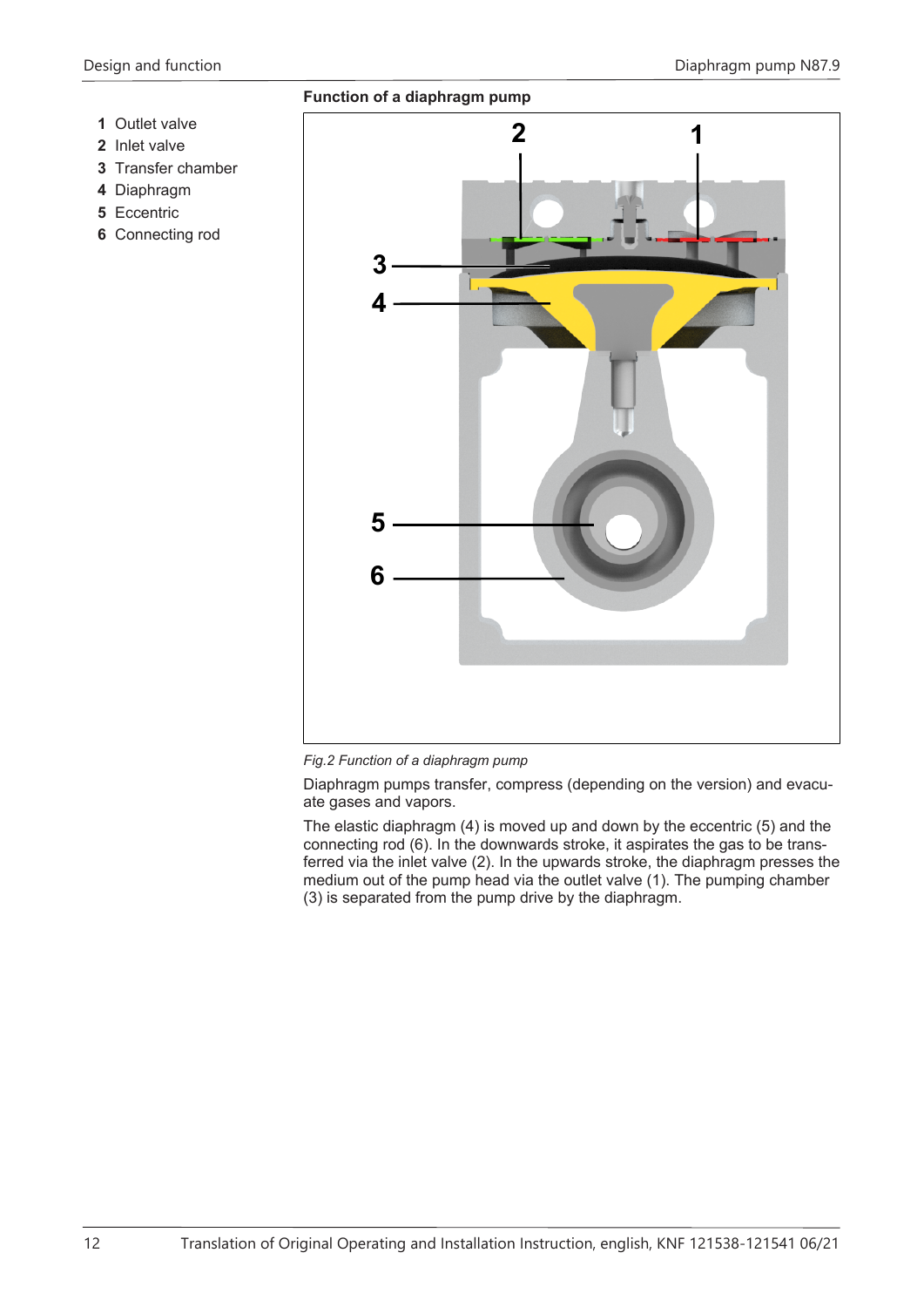# <span id="page-12-0"></span>**6 Transport**

# **General**



Personal injury and/or property damage due to incorrect or improper transport of the pump

In the event of incorrect or improper transport, the pump can fall down, be damaged or injure persons.

- $\rightarrow$ Use suitable auxiliary means if necessary (carrying strap, lifting gear, etc.).
- $\rightarrow$ Where appropriate, wear suitable personal protective equipment (e.g., safety shoes, safety gloves).



Risk of injury from sharp edges on the packaging There is a risk of injury from cutting on the sharp edges when grabbing corners or when opening the packaging.

- $\rightarrow$  Where appropriate, wear suitable personal protective equipment (e.g., safety shoes, safety gloves).
- $\rightarrow$  Transport the pump in the original packaging to the installation location.
- $\rightarrow$  Store the original packaging of the pump (e.g., for later storage).
- $\rightarrow$  Inspect the pump for transport damage after receiving it.
- $\rightarrow$  Document any transport damage in writing.
- $\rightarrow$  Remove any transport safeguards on the pump prior to commissioning.

#### **Parameter**

| Parameter                                                                     | <b>Value</b>    |
|-------------------------------------------------------------------------------|-----------------|
| Storage temperature <sup>[°</sup> C]                                          | $+ 5$ to $+ 40$ |
| Transport temperature [°C]                                                    | l- 10 to + 60   |
| Permissible humidity (non-condens- 30 to 85<br>$\lvert \text{ing} \rvert$ [%] |                 |

*Tab.9 Transport parameters*



Prior to commissioning, make sure that the pump has reached the ambient temperature (*[4 Techni](#page-8-0)[cal data](#page-8-0)*).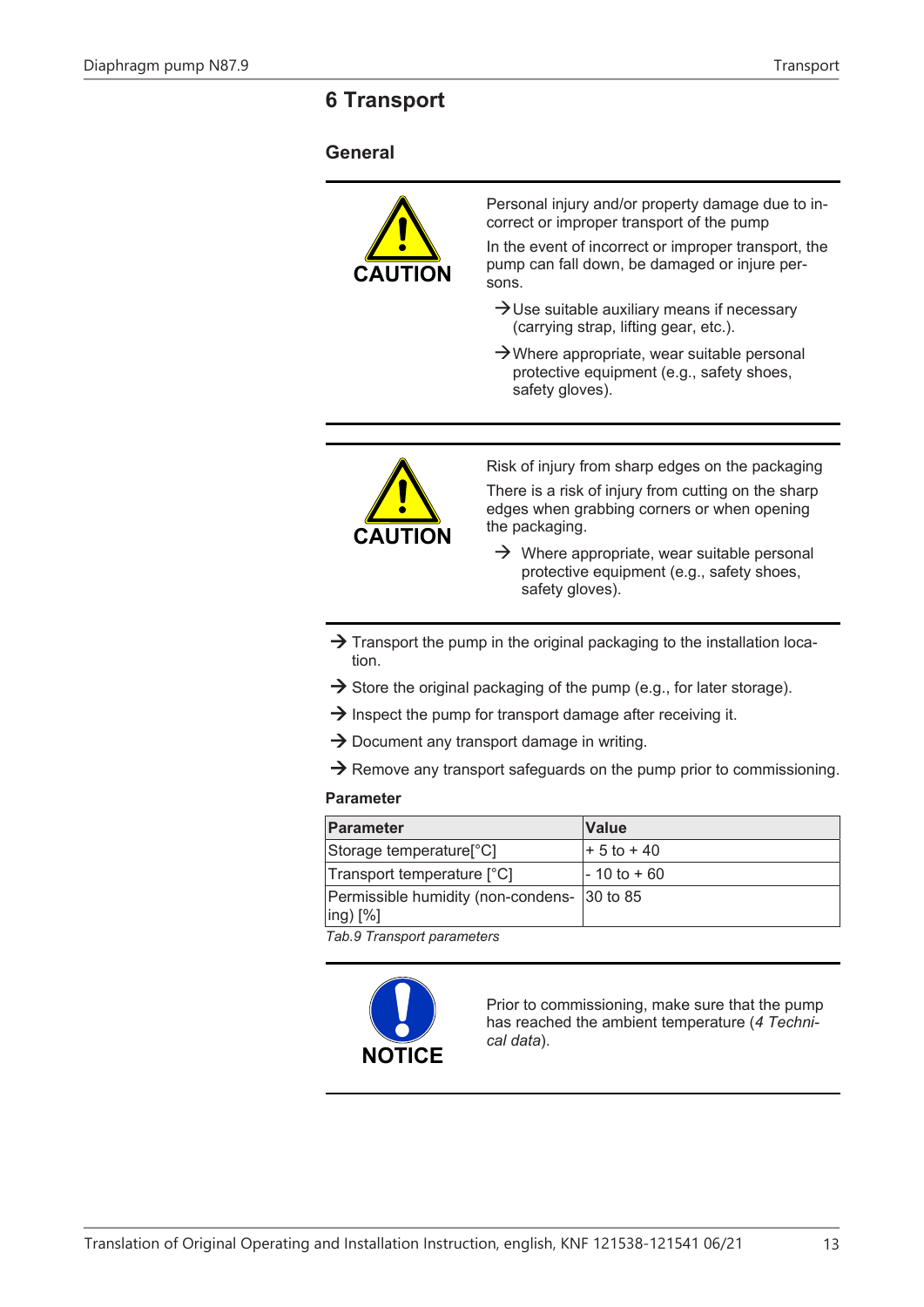# <span id="page-13-0"></span>**7 Installation and connection**

Install the pumps only in accordance with the operating parameters and conditions described in Chapter *[4 Technical data](#page-8-0)*.

→ Observe the safety instructions (see Chapter [3 Safety](#page-6-0)).



Risk of dangerous gas mixtures during pump operation

Depending on the medium being transferred, breakage of the media-contacting components can result in a dangerous mixture if the medium mixes with the air in the compressor housing or the surroundings.

 $\rightarrow$  Before using a medium, check the compatibility of the media-contacting components (see *[4 Technical data](#page-8-0)*) with the medium.

# <span id="page-13-1"></span>**7.1 Installing the pump**

 $\rightarrow$  Store the pump at the same ambient temperature as the installation to mitigate condensation.

Mounting dimensions  $\rightarrow$  For mounting dimensions, see the following figures:



*Fig.3 Mounting dimensions N87*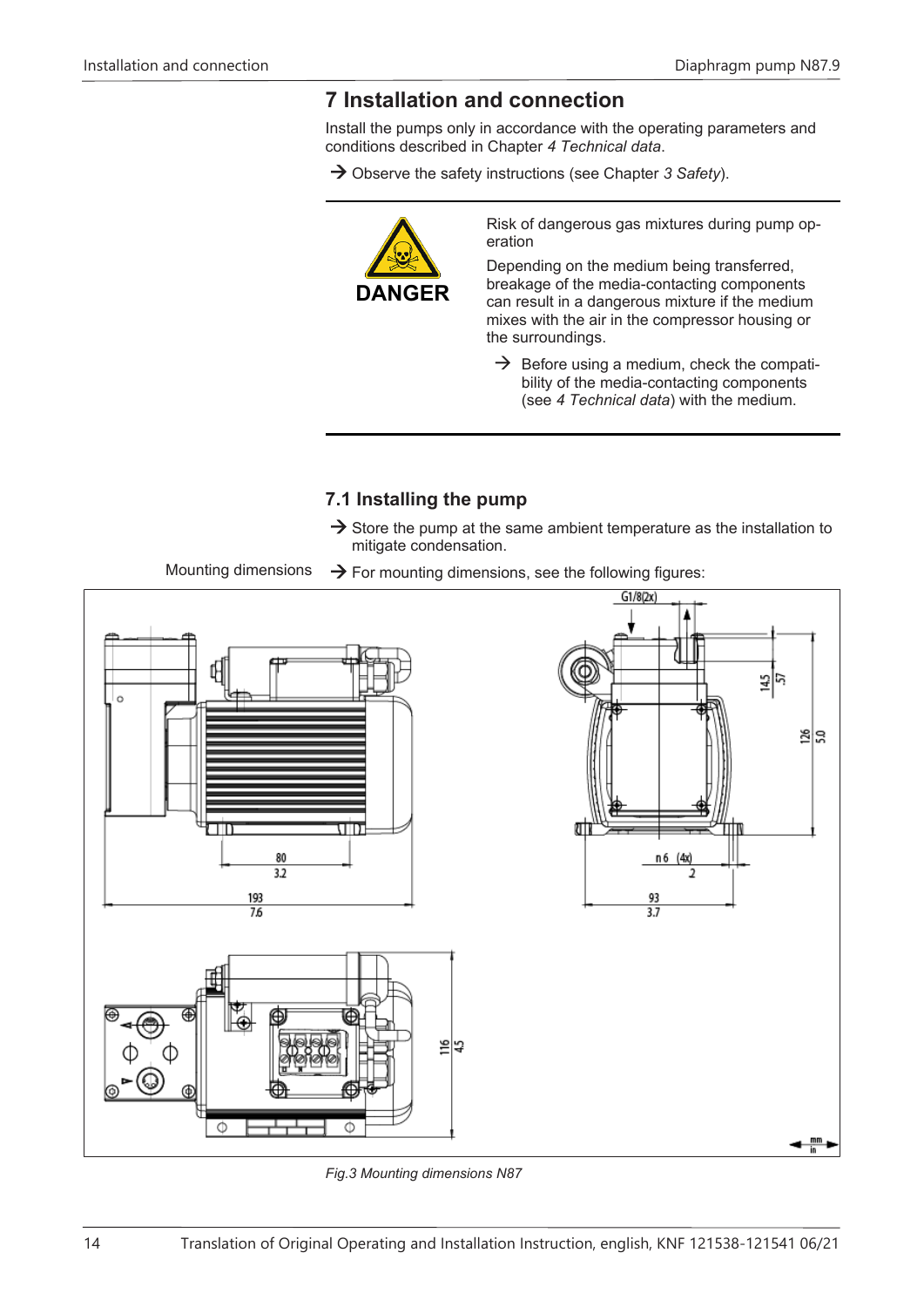# Cooling air supply



Danger of burning on hot surfaces

Hot surfaces could occur if the pump overheats.

 $\rightarrow$  When installing the pump, make sure that sufficient cooling air infeed and discharge is ensured.

Immediate environment of the hot pump parts

- $\rightarrow$  During installation, make sure that no combustible or thermally deformable objects are positioned in the immediate area of the hot pump parts (head, drive).
- Installation location  $\rightarrow$  Make sure that the installation location is dry and that the pump is protected from rain, splash water, gushing water, dripping water and other contamination.
	- $\rightarrow$  Make sure the pump location in the instrument allows access for periodic maintenance and inspection.
	- The IP protection class of the pump motor is specified on the type Т plate.
	- $\rightarrow$  Mount the pump at the highest point in the system to prevent condensate from collecting in the pump head.
	- $\rightarrow$  Protect the pump from dust.
	- $\rightarrow$  Protect the pump from vibration and impact.

# **7.2 Electrical connection**



- Danger to life from electric shock
- $\rightarrow$  Only have the pump connected by an authorized specialist.
- $\rightarrow$  Only have the pump connected if the power supply is disconnected.
- $\rightarrow$  When connecting to a power source, observe the applicable regulations, directives, and technical standards.
- $\rightarrow$  Install a device for separating the pump motor from the electrical mains in the electrical installation (e.g., in accordance with EN 60335-1).
- $\rightarrow$  Protect the pump motors, e.g., in accordance with EN 60204-1 (overcurrent protection, overload protection).
- Refer to the type plate for the maximum current consumption of the pump.
- $\rightarrow$  It is recommended that an additional EMERGENCY STOP device be installed.
- $\rightarrow$  Mount the pumps in such a way that it is not possible to touch electrically live parts (electrical connection).

- Fastening the connection cables  $\rightarrow$  Fasten the connection cables so that
	- the cables do not come into contact with movable or hot parts.
	- the cables cannot be worn or damaged on sharp corners or edges
	- no tensile and pressure forces are exerted on the connection point of the cables (strain relief)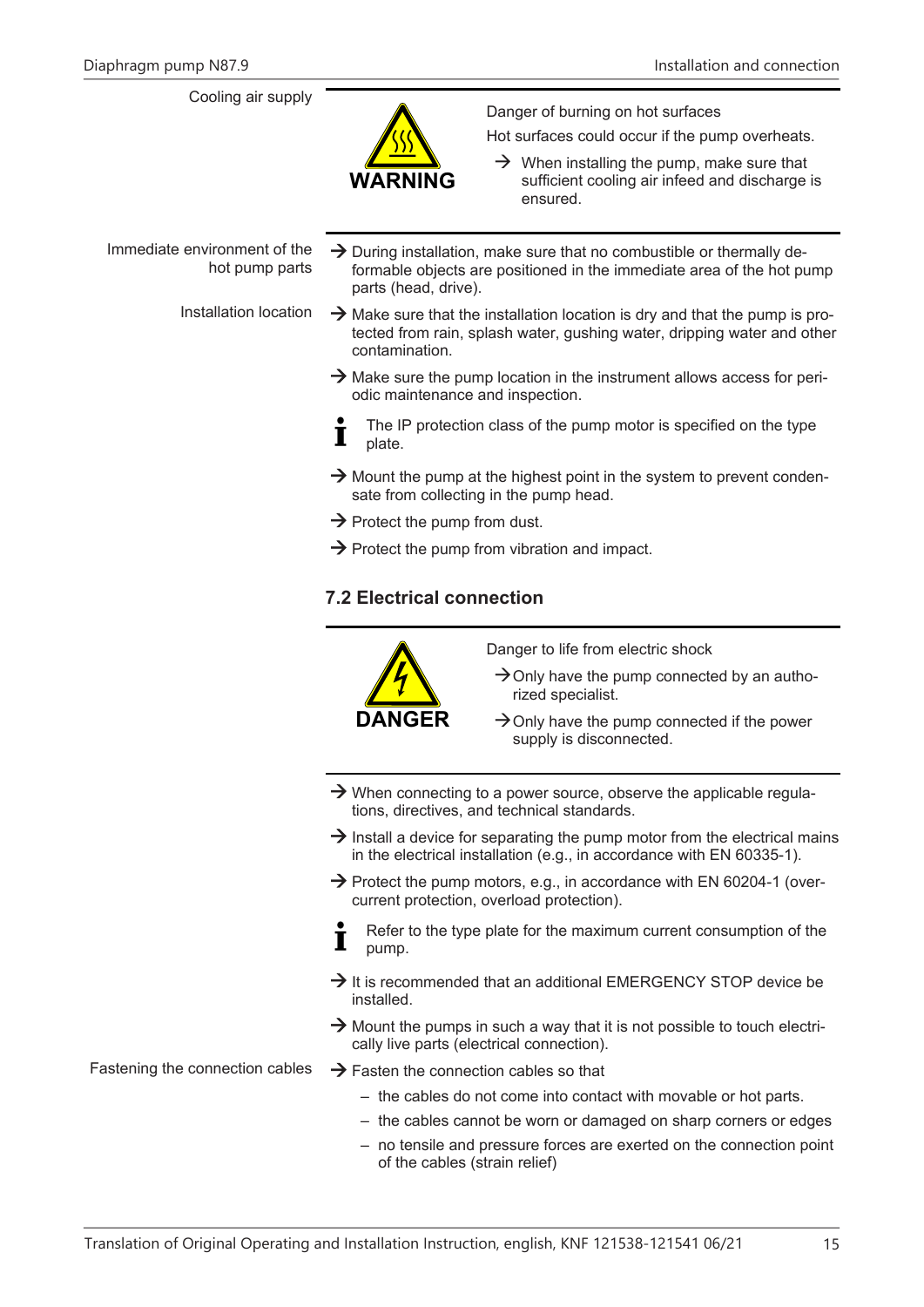### **Connecting the pump**

- 1. Confirm that the supply voltage meets the parameters listed on the pump nameplate. Refer to the pump nameplate for the rated current consumption.
- 2. Connect the ground conductor to the pump motor.
- 3. Connect the motor wires.
- 4. Open the terminal box cover.
- 5. For pumps with capacitor motors: Connect the electrical power cables to terminals L1 and N of the pump motor.
- 6. Close the terminal box cover again.

# **7.3 Pneumatic connection**



Personal injury or property damage through ejected plugs

If not removed, the plugs on the pressure side of the pump can be ejected during operation by the resulting overpressure.

- $\rightarrow$  Remove the plugs during installation.
- $\rightarrow$ Wear appropriate personal protective equipment.

Connected components  $\rightarrow$  Only connect components to the pump that are designed for the pneu-

matic data and thermal requirements of the pump. (see Chapter *[4](#page-8-0) [Technical data](#page-8-0)*).

Pump discharge  $\rightarrow$  If the pump is being used as a vacuum pump, safely (relating to the medium and noise) discharge the possibly hot pump discharge via the pneumatic outlet of the pump.

# **Connecting the pump**



I

Risk of injury from mixing up suction side and pressure side

Mixing up the suction side and pressure side can result in breakage of connected components on the suction side and pressure side.

- $\rightarrow$  Observe the marking of inlet and outlet on the pump head.
- 1. Remove the protective plugs from the hose connection threads.
- 2. Connect the suction line and the pressure line (for mounting dimensions, see Chapter *[4 Technical data](#page-8-0)*).
- 3. Lay the suction line and pressure line with a descent so that no condensate can run into the pump.
	- Pneumatic noises can be reduced or dissipated by using a silencer (see Chapter *[11.2 Accessories](#page-28-1)*).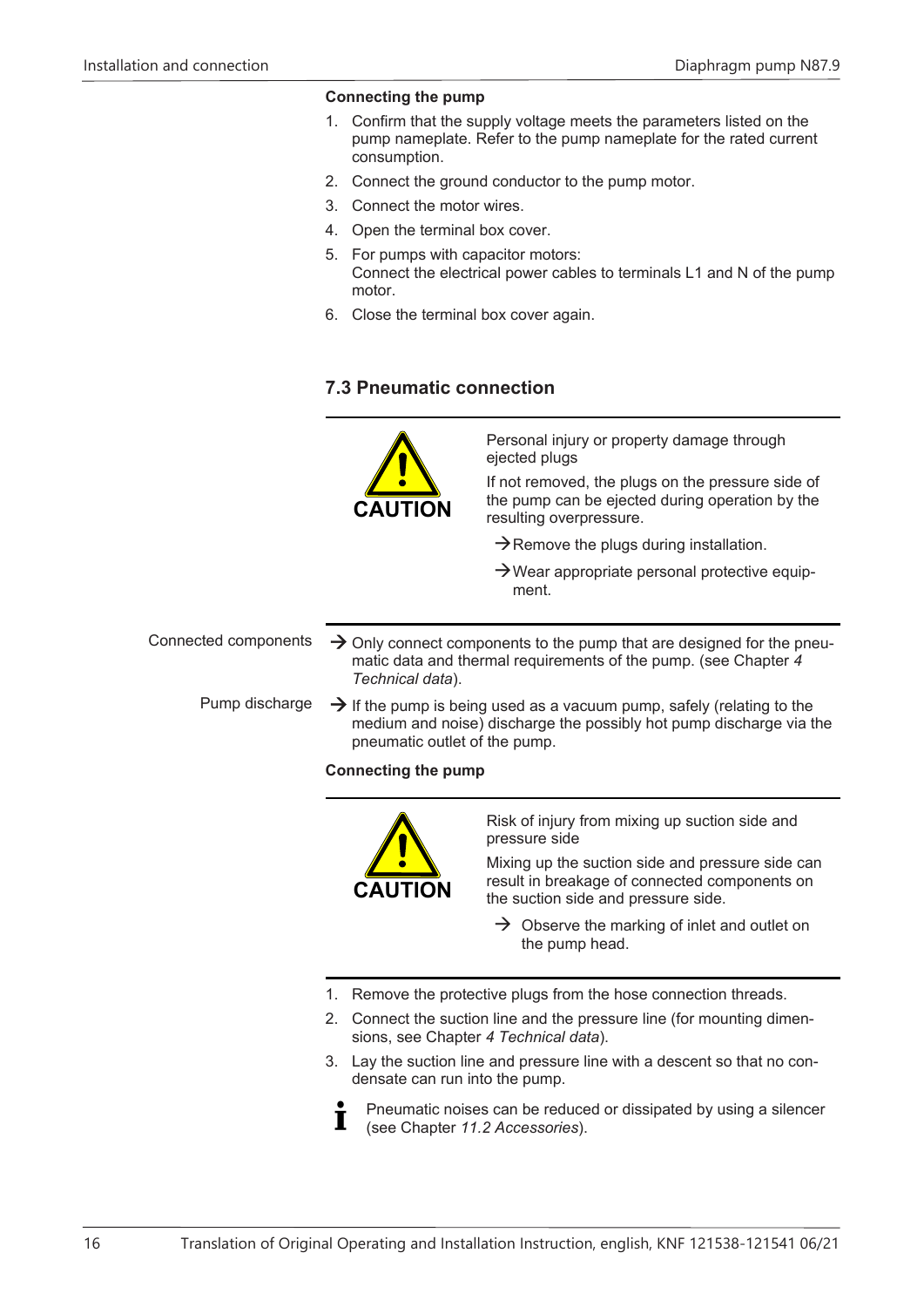# <span id="page-16-0"></span>**8 Operation**

# <span id="page-16-1"></span>**8.1 General**



Risk of burns from hot pump parts and/or hot medium

Some pump parts may be hot during or after operation of the pump.

- $\rightarrow$  Allow the pump to cool after operation.
- $\rightarrow$  Take protective measures to protect against touching hot parts.



Injury to eyes

Coming too close to the inlet/outlet of the pump may result in injury to the eyes due to the present vacuum/operating pressure.

- $\rightarrow$  Do not look into the pump inlet/outlet during operation.
- $\rightarrow$  Only operate the pumps under the operating parameters and operating conditions as described in Chapter *[4 Technical data](#page-8-0)*.
- à Ensure the proper use of the pumps (See Chapter *[2.1 Proper use](#page-5-1)*).
- à Eliminate the possibility of improper use of the pumps (see Chapter *[2.2](#page-5-2) [Improper use](#page-5-2)*).
- → Observe the safety instructions (Chapter [3 Safety](#page-6-0)).
- $\rightarrow$  The pumps are built-in devices. Before they are commissioned, it must be ensured that the machines or systems into which the pumps are installed comply with the relevant provisions.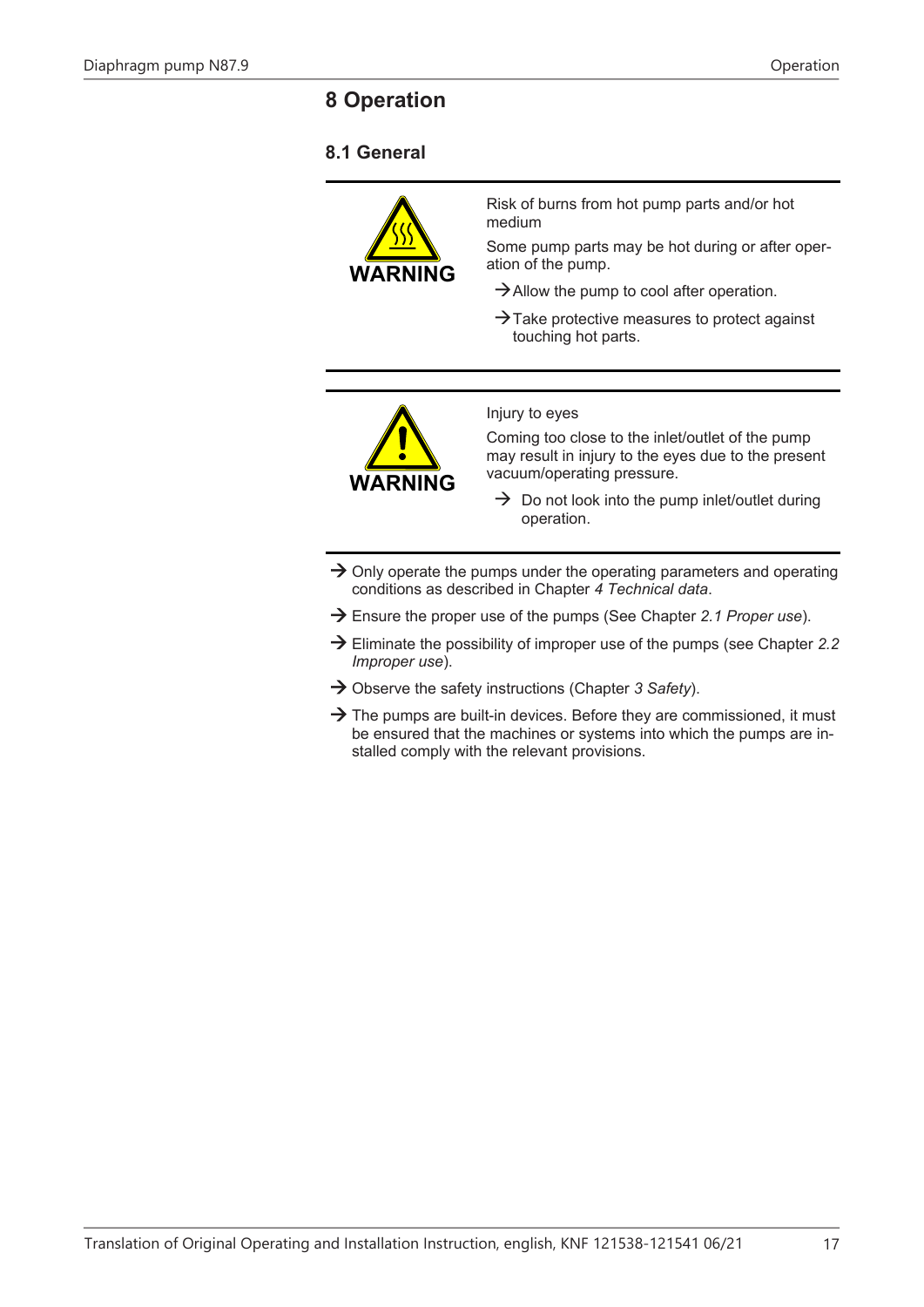

Risk of pump head bursting due to excessive pressure increase

- $\rightarrow$ Do not exceed the maximum permissible operating pressure (see *[4 Technical data](#page-8-0)*).
- $\rightarrow$  Monitor the pressure during operation.
- $\rightarrow$  If the pressure exceeds the maximum permissible operating pressure of the pump: immediately switch off the pump and remedy the fault (see Chapter *[10 Troubleshooting](#page-26-0)*).
- $\rightarrow$  Only throttle or regulate the air or gas quantity on the suction line to prevent the maximum permissible operating pressure from being exceeded.
- $\rightarrow$  If the air quantity or gas quantity on the pressure line is throttled or regulated, make sure that the maximum permissible operating pressure at the pump is not exceeded.
- $\rightarrow$  Ensure that the pump outlet is not closed or restricted.
- Excessive pressure, with all of the associated hazards, can be pre- $\blacksquare$ vented by means of a bypass line with a pressure relief valve between the pressure side and suction side of the pump. Further information is available from KNF Customer Service (contact data: see www.knf.com).



Risk of dangerous gas mixtures during pump operation if diaphragm breaks

If the diaphragm should break, the medium will mix with the air in the compressor housing or in the surroundings.

- $\rightarrow$  Stop pump immediately.
- $\rightarrow$  Replace the diaphragm prior to further operation (see Chapter *[9 Servicing](#page-19-0)*).
- Operation with open suction-side gas connection can result in contaminants and objects being drawn in.
- Pump stoppage  $\rightarrow$  When the pump is at a standstill, establish normal atmospheric pressure in the lines. Vapors as medium The service life of the diaphragm can be extended, if no condensate forms in the pump. Therefore:
	- $\rightarrow$  Perform any work with saturated or near-saturated vapors only with a warm pump.
	- $\rightarrow$  KNF recommends: When pumping corrosive media, flush the pump before switching off (see Chapter *[9.2.1 Flushing the pump](#page-19-1)*) to extend the service life of the diaphragm.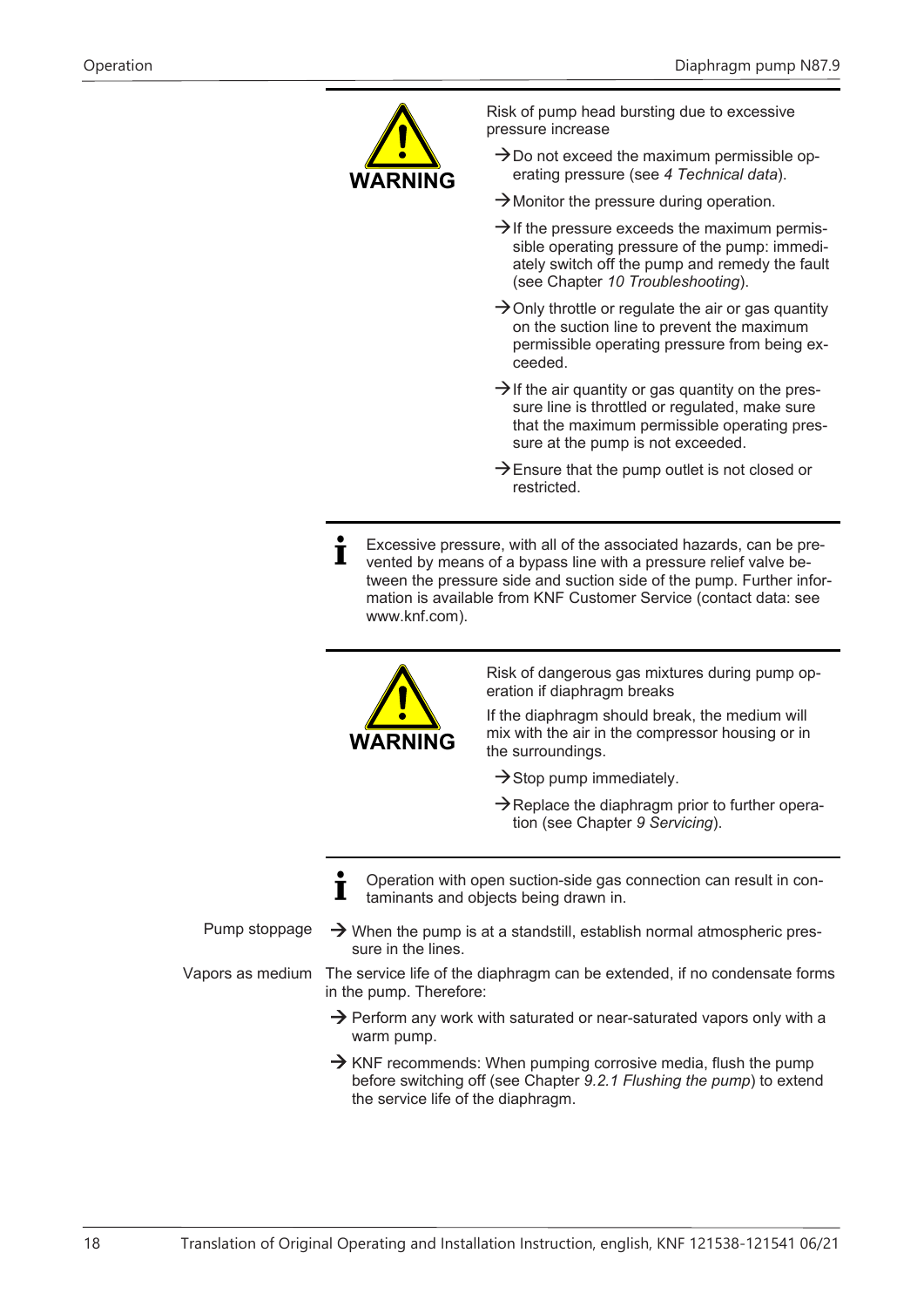# **8.2 Information on switching the pump on and off**

# **Switching on the pump**

 $\rightarrow$  Ensure that normal atmospheric pressure is present in the lines when switching on.

#### **Switching off/deactivating the pump**

- $\rightarrow$  Establish normal atmospheric pressure in the lines (relieve pump pneumatically).
- Recommissioning  $\rightarrow$  Before recommissioning, observe the applicable standards, guidelines, regulations and technical standards at the electrical connection.
- Inspecting the pump  $\rightarrow$  Inspect the pump periodically for external damage or leakage.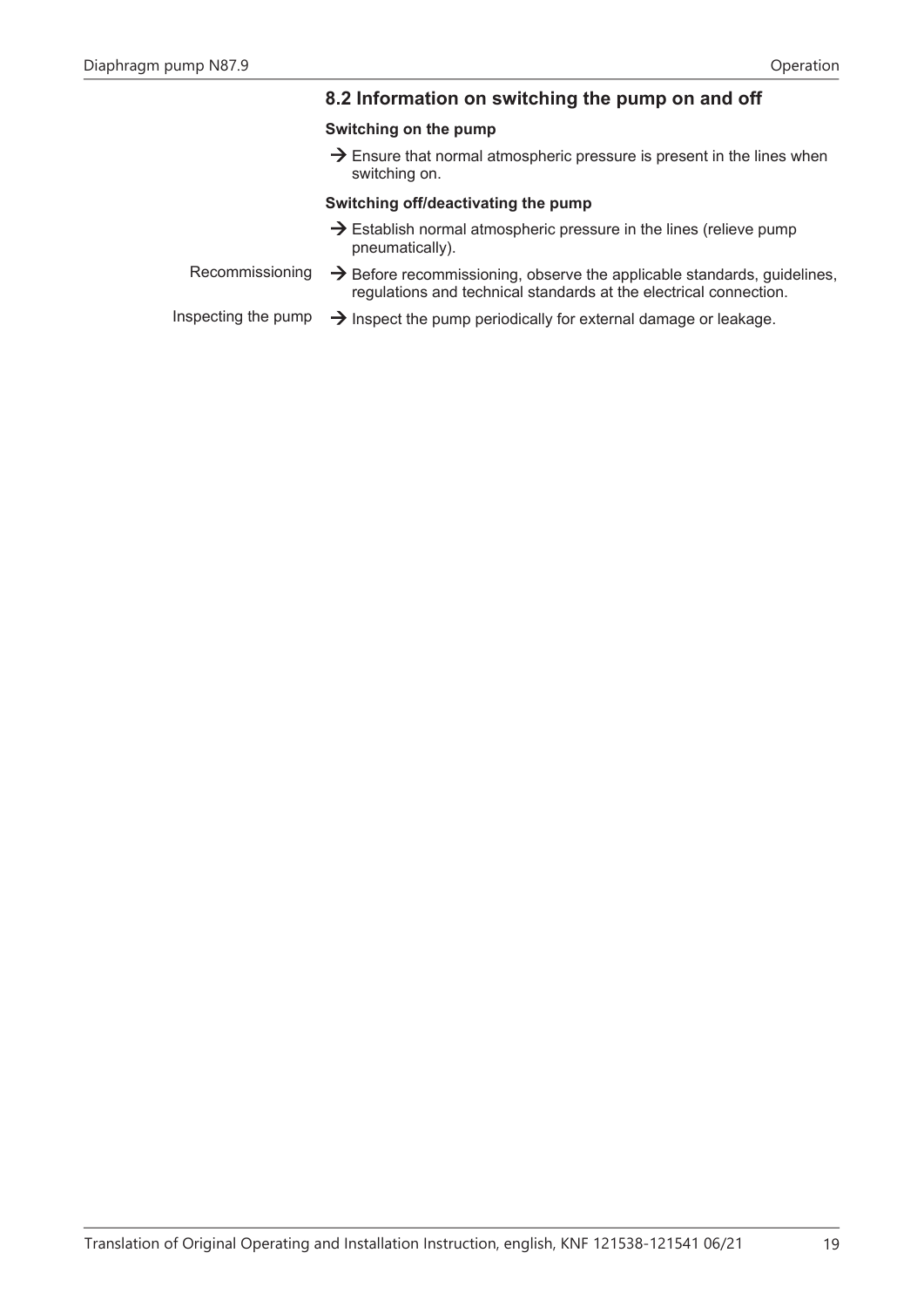# <span id="page-19-0"></span>**9 Servicing**



# **9.1 Servicing schedule**



Risk of injury when not using original parts

Failure to use original parts will result in a loss of pump functionality and safety.

The validity of the CE conformity is rendered void if genuine parts are not used.

 $\rightarrow$  Use only genuine spare parts from KNF when performing maintenance/repair work.

| Component              | <b>Servicing interval</b>                                                                  |
|------------------------|--------------------------------------------------------------------------------------------|
| Pump                   | $\rightarrow$ Inspect the pump periodically for<br>external damage or leakage              |
|                        | $\rightarrow$ Check regularly for conspicuous<br>changes in the noise and vibra-<br>tions. |
| <b>Gas connections</b> | $\rightarrow$ Inspect the pump periodically for<br>external damage or leakage              |

*Tab.10* 

# **9.2 Cleaning**

#### <span id="page-19-1"></span>**9.2.1 Flushing the pump**

When transferring dangerous and environmentally hazardous media, KNF recommends flushing the pump with air at atmospheric pressure for a few minutes prior to switch-off (if necessary for safety reasons: with an inert gas) to extend the service life of the diaphragm.

 $\rightarrow$  Discharge the media safely.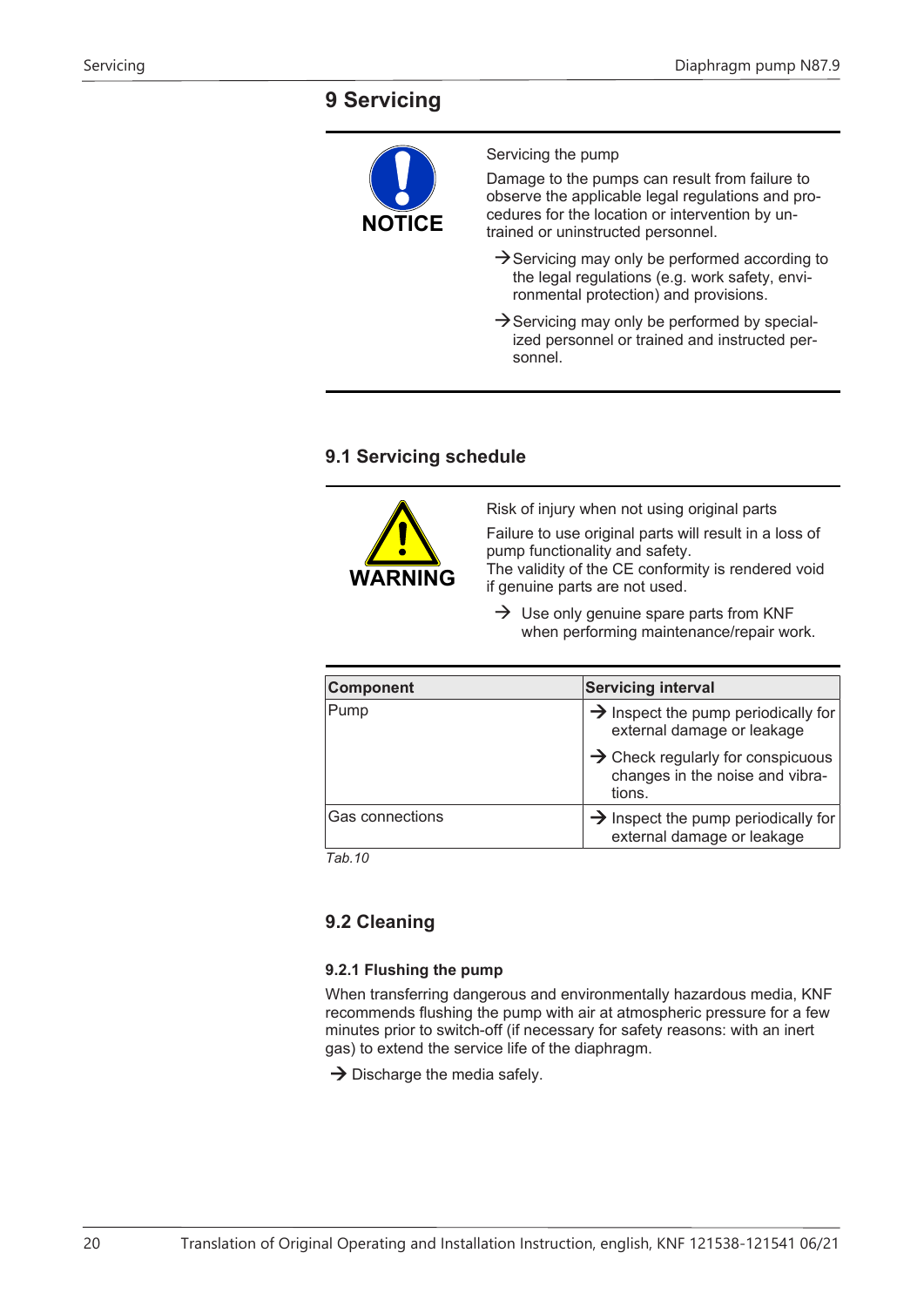# <span id="page-20-0"></span>**9.2.2 Cleaning the pump**

|                   | <b>CAUTION</b>                                                                                                                                                                                                                               |                      | Risk of burns from hot pump parts<br>The pump head or motor may still be hot after op-<br>eration of the pump.<br>$\rightarrow$ Allow the pump to cool after operation.                                                                                                                         |                         |  |
|-------------------|----------------------------------------------------------------------------------------------------------------------------------------------------------------------------------------------------------------------------------------------|----------------------|-------------------------------------------------------------------------------------------------------------------------------------------------------------------------------------------------------------------------------------------------------------------------------------------------|-------------------------|--|
|                   |                                                                                                                                                                                                                                              |                      |                                                                                                                                                                                                                                                                                                 |                         |  |
|                   | pump<br><b>WARNING</b>                                                                                                                                                                                                                       |                      | Health hazard due to dangerous substances in the<br>Depending on the medium being transferred,<br>caustic burns or poisoning is possible.<br>$\rightarrow$ Wear protective equipment if necessary, e.g.,<br>protective gloves, goggles.<br>$\rightarrow$ Clean the pump with suitable measures. |                         |  |
|                   | <b>NOTICE</b>                                                                                                                                                                                                                                |                      | During cleaning work, ensure that no fluids enter<br>the interior of the housing.                                                                                                                                                                                                               |                         |  |
|                   | $\rightarrow$ Only clean the pump with a dry wiping cloth. When cleaning, use no                                                                                                                                                             |                      |                                                                                                                                                                                                                                                                                                 |                         |  |
|                   | solvents if possible as these can affect the plastic parts.                                                                                                                                                                                  |                      |                                                                                                                                                                                                                                                                                                 |                         |  |
|                   | $\rightarrow$ Only use solvents during cleaning if head materials are not affected<br>(ensure resistance of the material).                                                                                                                   |                      |                                                                                                                                                                                                                                                                                                 |                         |  |
|                   | $\rightarrow$ If compressed air is present, blow out the components.                                                                                                                                                                         |                      |                                                                                                                                                                                                                                                                                                 |                         |  |
| Requirements      | 9.3 Replacing the structured diaphragm and valve plates/<br>seals (TT design)<br>$\rightarrow$ Disconnect the motor from mains and ensure that it is voltage-free.<br>$\rightarrow$ Clean the pump and free the pump of hazardous materials. |                      |                                                                                                                                                                                                                                                                                                 |                         |  |
| Spare parts       | Spare part*                                                                                                                                                                                                                                  |                      | Item designation**                                                                                                                                                                                                                                                                              | Number per pump<br>head |  |
|                   | Structured diaphragm                                                                                                                                                                                                                         |                      | $(7)$ in Fig. 4                                                                                                                                                                                                                                                                                 | 1                       |  |
|                   | Valve plates/seals                                                                                                                                                                                                                           |                      | (12) in Fig. 4                                                                                                                                                                                                                                                                                  | $\overline{2}$          |  |
|                   |                                                                                                                                                                                                                                              |                      | Tab.11 *According to spare parts list, Chapter 11.1 Spare parts                                                                                                                                                                                                                                 |                         |  |
| Tool and material | Quantity                                                                                                                                                                                                                                     | <b>Tool/material</b> |                                                                                                                                                                                                                                                                                                 |                         |  |
|                   | 1                                                                                                                                                                                                                                            |                      | TORX <sup>®</sup> screwdriver T10                                                                                                                                                                                                                                                               |                         |  |
|                   | 1                                                                                                                                                                                                                                            |                      | TORX <sup>®</sup> screwdriver T20                                                                                                                                                                                                                                                               |                         |  |
|                   | 1                                                                                                                                                                                                                                            | Phillips screwdriver |                                                                                                                                                                                                                                                                                                 |                         |  |
|                   |                                                                                                                                                                                                                                              | <b>Thread locker</b> | (Loctite 222 or comparable product)                                                                                                                                                                                                                                                             |                         |  |
|                   | 1<br>Felt-tip pen                                                                                                                                                                                                                            |                      |                                                                                                                                                                                                                                                                                                 |                         |  |

*Tab.12*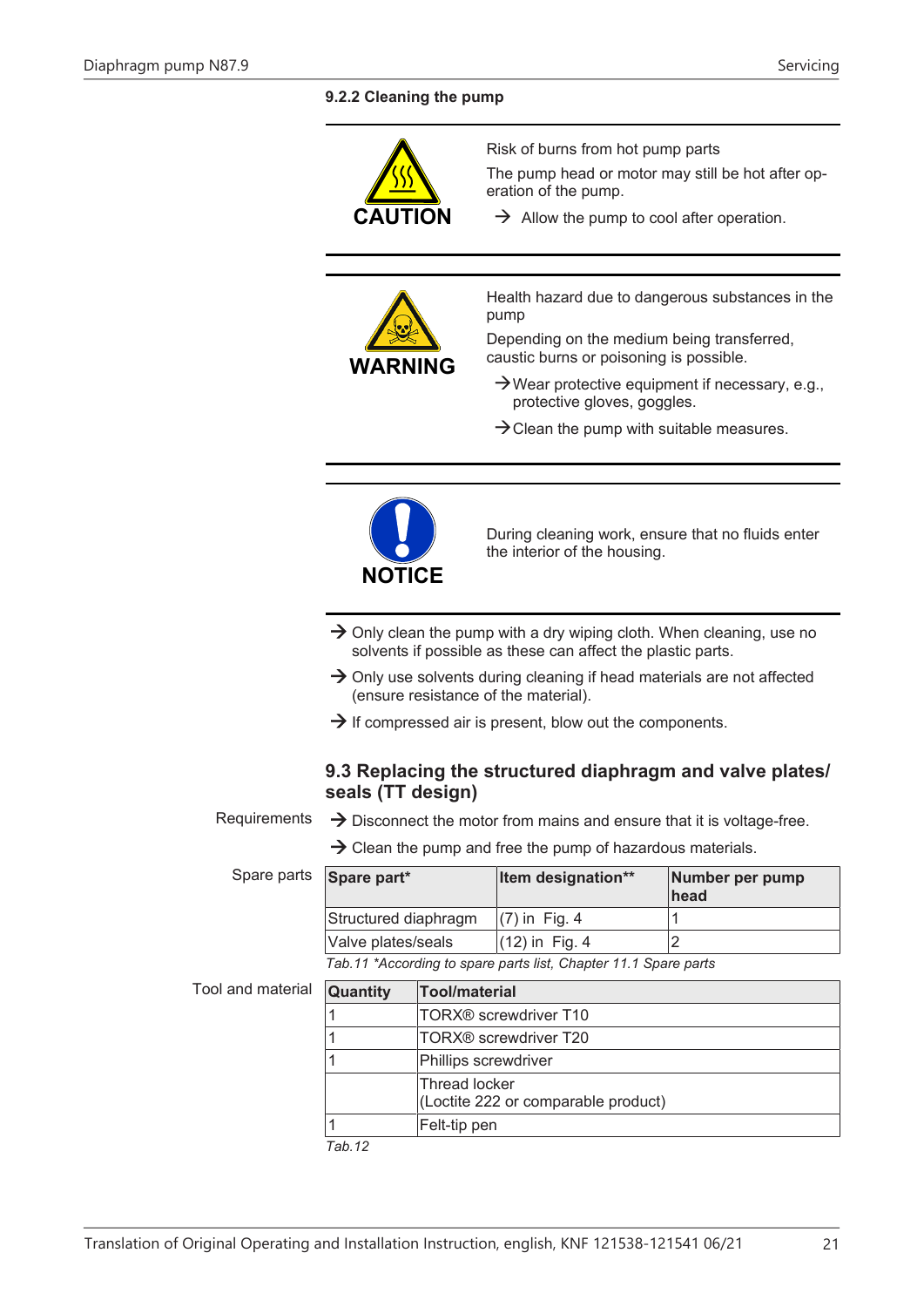Information on the procedure  $\rightarrow$  Always replace diaphragm and valve plate/seals together to maintain the performance of the pump.



Health hazard due to dangerous substances in the pump

Depending on the medium being transferred, caustic burns or poisoning is possible.

- $\rightarrow$ Wear protective equipment if necessary, e.g., protective gloves, goggles.
- $\rightarrow$  Clean the pump with suitable measures.

#### **Removing pump head**

- 1. Mark the pressure plate, head plate, intermediate plate and housing with a felt-tip pen ( Fig. /1) to ensure proper mounting.
- 2. Remove the housing cover ( Fig. /3).
- 3. Loosen the four fastening screws (Fig. 4/2) and remove the housing cover (Fig. 4/3).

The counterweight is visible.

- 4. Loosen the four screws ( Fig. 4/1) and remove the pressure plate ( Fig.  $4/4)$ .
- 5. Remove the screw covers ( Fig. 4/2); loosen the two screws ( Fig. 4/3) and remove the head plate ( Fig. 4/5) and the intermediate plate ( Fig. 4/6).

The structured diaphragm (7) is visible.

#### **Replacing the structured diaphragm**

- 1. Turn the pump to the side; this keeps the shim rings (10) and the disc springs (11) from falling into the pump chamber when removing the structured diaphragm (7).
- 2. Move the structured diaphragm (7) by turning the counterweight to the upper reversal point.
- 3. Lift the structured diaphragm (7) onto opposing side edges; hold the structured diaphragm and unscrew it counterclockwise.
- 4. Remove the diaphragm support (9), shim ring(s) (10) and disc spring (11) from the threaded bolt (8) of the structured diaphragm and keep in a safe place.
- 5. Check all parts for soiling and clean them if necessary.



*Fig.4 Replacing the structured diaphragm*

 $10$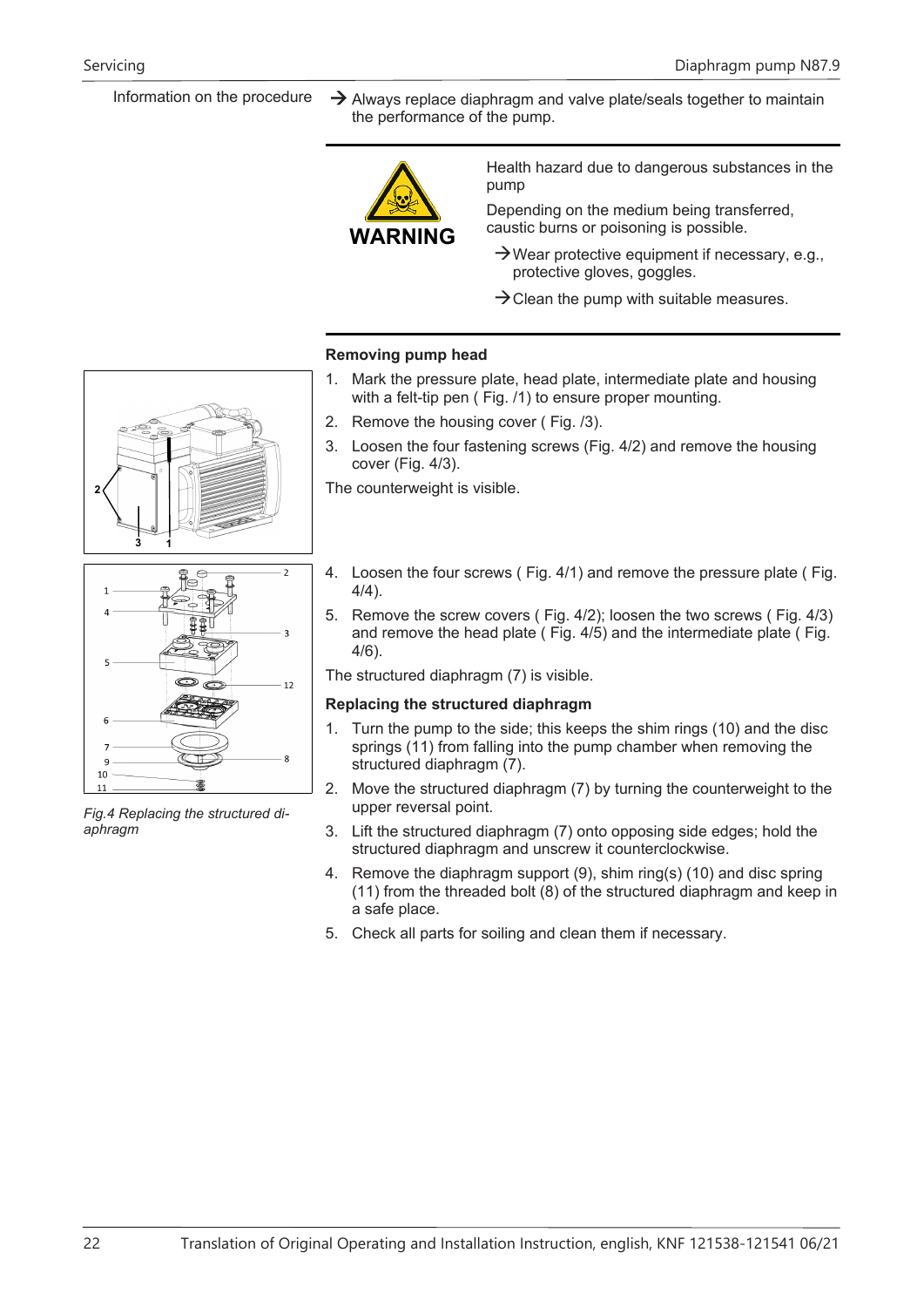$\overline{7}$ 

q 10 8

*Fig.5 Aligning disc spring*





The edge of the disc of the disc spring (11) must be aligned with the structured diaphragm (7).

- 7. Move the connecting rod (connection part between drive shaft and structured diaphragm) to the upper reversal point by turning the counterweight.
- 8. Screw the structured diaphragm with diaphragm support, shim ring(s) and disc spring clockwise onto the connecting rod and hand tighten.

#### **Replacing valve plates/seals**

- 1. Remove the valve plates/seals (12) from the intermediate plate (6).
- 2. Check the valve seats, intermediate plate (6) and head plate (5) for soiling and damage. Clean the parts if necessary.
- 3. Contact KNF in the event of unevenness, scratches or corrosion. Order and replace damaged parts.
- 4. Insert the new valve plates/seals (12) in the valve seats of the intermediate plates (6).
- 5. Place the head plate (5) on the intermediate plate according to the felttip pen marking.
- 6. Check the centering of the head plate (5) by means of a slight lateral movement.
- 7. Connect head plate (5) and intermediate plate (6). To do this, screw in screws  $(3;$  Fig. 6: A + B) with disc spring  $(11)$  and shim rings  $(10)$  until the screw head is seated flat, i.e., until the first resistance is encountered. Apply a small amount of thread locker (Loctite 222 or comparable product) to the threads of the screws.

# **Mounting the pump head**

- 1. Place the pump head on the housing according to the felt-tip pen marking.
- 2. Place the pressure plate (4) on the head plate according to the felt-tip pen marking.
- 3. Screw in the screws (1) with disc spring (11) and slightly tighten them crosswise in the order 1-2-3-4 (see Fig. 6) with 1 Nm.
- 4. Check for ease of movement of the pump by turning the counterweight.
- 5. Tighten the screws (1) with disc spring (11) crosswise in the order 1-2-3-4 (see Fig. 6). Tightening torque: 2.1 Nm.
- 6. Then tighten the screws  $(3,$  Fig. 6: A + B) another quarter turn (tightening torque: 30 Ncm) and mount the screw covers (2).



*Fig.6 Tightening cap head screws*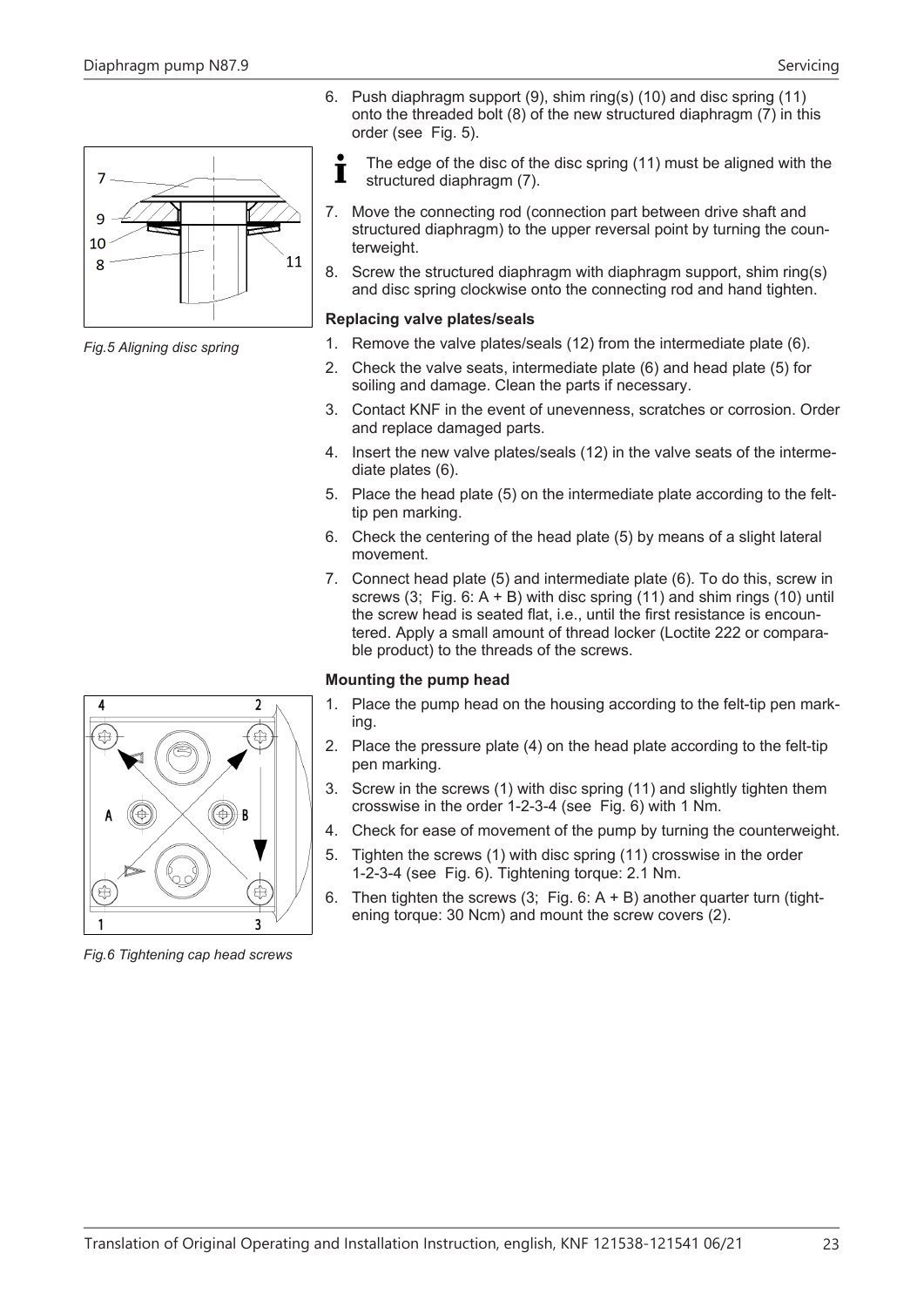# **Final steps**

- 1. Mount the housing cover.
- 2. Check the pump head and pneumatic connections for leaks.
- 3. Properly dispose of the replaced structured diaphragm and valve plates/seals.



To ensure the required gas tightness of the pump following servicing, a leak test is to be performed.



Risk of injury and poisoning from leaks

 $\rightarrow$  Before recommissioning the pump, check the pump heads and pneumatic connections for leaks. Leaks may lead to poisoning, chemical burns or similar injuries.

# **9.4 Changing the structured diaphragm and valve plates/ seals (S\_-/A\_ design based on project)**

Requirements  $\rightarrow$  Disconnect the motor from mains and ensure that it is voltage-free.

 $\rightarrow$  Clean the pump and free the pump of hazardous materials.

| Spare parts Spare part* | Item designation** | Number per pump<br>head |
|-------------------------|--------------------|-------------------------|
| Structured diaphragm    | $(7)$ in Fig. 7    |                         |
| Valve plates/seals      | $(12)$ in Fig. 7   |                         |
| __                      |                    |                         |

*Tab.13 \*According to spare parts list, Chapter [11.1 Spare parts](#page-28-2)*

Tool and material **Quantity Tool/material**

| <b>Quantity</b>    | <b>Tool/material</b>                                 |
|--------------------|------------------------------------------------------|
|                    | TORX <sup>®</sup> screwdriver T20                    |
|                    | Phillips screwdriver                                 |
|                    | Thread locker<br>(Loctite 222 or comparable product) |
|                    | Felt-tip pen                                         |
| T <sub>0</sub> h A |                                                      |

*Tab.14* 

Information on the procedure  $\rightarrow$  Always replace diaphragm and valve plate/seals together to maintain the performance of the pump.



Health hazard due to dangerous substances in the pump

Depending on the medium being transferred, caustic burns or poisoning is possible.

- $\rightarrow$ Wear protective equipment if necessary, e.g., protective gloves, goggles.
- $\rightarrow$  Clean the pump with suitable measures.

# **Removing the pump head**

<span id="page-23-0"></span>1. Mark the head plate, intermediate plate and housing with a felt-tip pen ( *[Changing the structured diaphragm and valve plates/seals \(S\\_-/A\\_](#page-23-0) [design based on project\)](#page-23-0)*/1) to ensure proper mounting.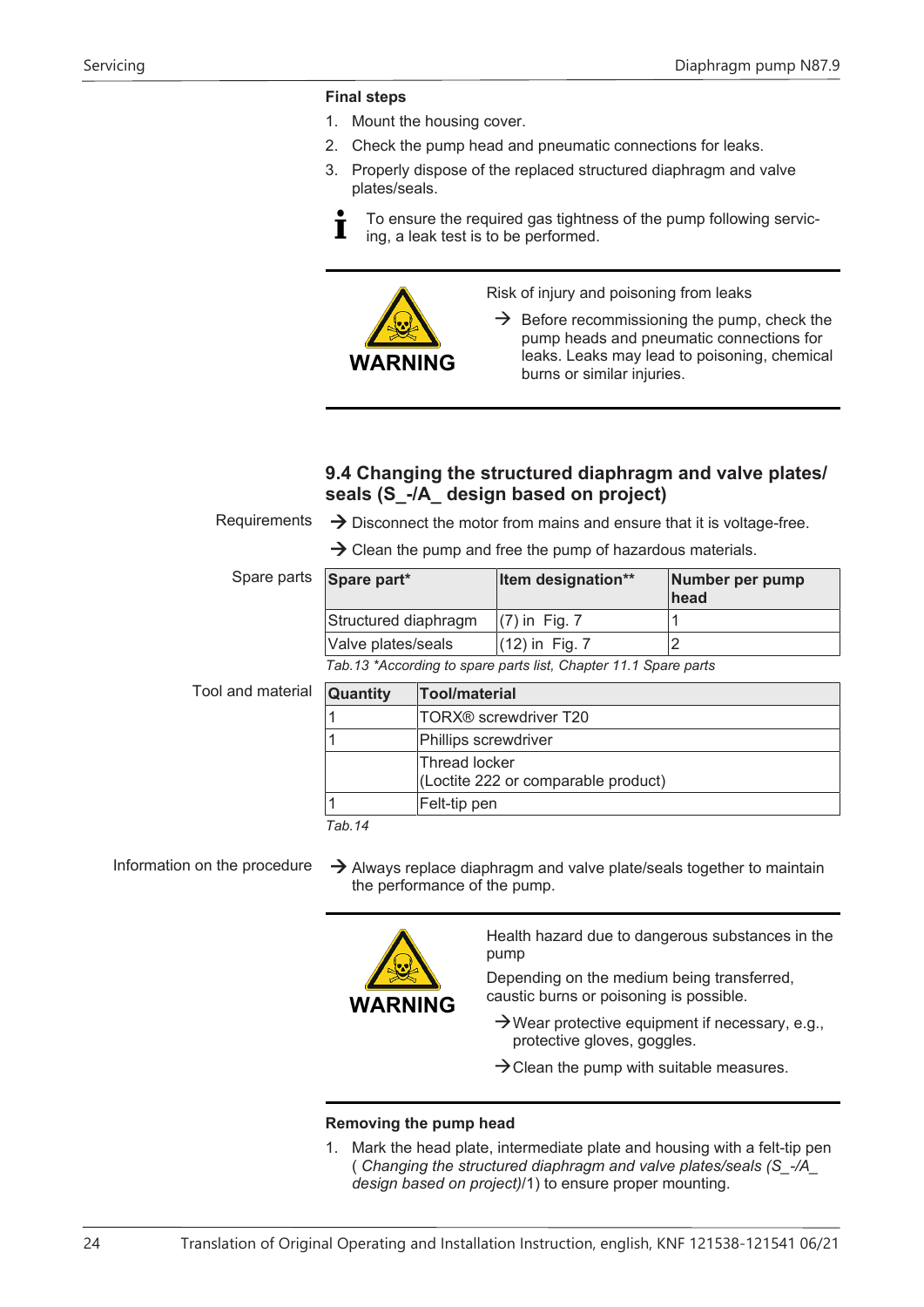

*Fig.7 Replacing the structured diaphragm*

- 2. Remove the housing cover ( *[Changing the structured diaphragm and](#page-23-0) [valve plates/seals \(S\\_-/A\\_ design based on project\)](#page-23-0)*/3).
- 3. Loosen the four fastening screws (Fig. 4/2) and remove the housing cover (Fig. 4/3).

The counterweight is visible.

- 4. Loosen the four screws ( Fig. 7/5).
- 5. Remove the head plate ( Fig. 7/4) and the intermediate plate ( Fig. 7/1).

The structured diaphragm (8) is visible.

#### **Replacing the structured diaphragm**

- 1. Turn the pump to the side; this keeps the shim rings (10) and the disk springs (11) from falling into the pump chamber when removing the structured diaphragm (8).
- 2. Move the structured diaphragm (8) by turning the counterweight to top dead center.
- 3. Lift the structured diaphragm (8) onto opposing side edges; hold the structured diaphragm and unscrew it counterclockwise.
- 4. Remove the diaphragm support (9), shim ring(s) (10) and disk spring (11) from the threaded bolt of the structured diaphragm (8) and keep in a safe place.
- 5. Check all parts for contamination and clean them if necessary.
- 6. Push the diaphragm support (9), shim ring(s) (10) and disk spring (11) onto the threaded bolt of the new structured diaphragm (8) in this order (see *[Changing the structured diaphragm and valve plates/seals \(S\\_-/](#page-24-0) [A\\_ design based on project\)](#page-24-0)*).
- <span id="page-24-0"></span>The edge of the disc of the disc spring (11) must be aligned with the П structured diaphragm (8).
- 7. Move the connecting rod (connection part between drive shaft and structured diaphragm) to top dead center by turning the counterweight.
- 8. Screw the structured diaphragm with diaphragm support, shim ring(s) and disk spring clockwise onto the connecting rod and hand tighten.

#### **Replacing the valve plates/seals**

- 1. Separate the head plate (4) from the intermediate plate (1).
- 2. Remove the valve plates/seals (2) from the intermediate plate (1).
- 3. Check the valve seats, intermediate plate (1) and head plate (4) for contamination and damage. Clean the parts if necessary.
- 4. Contact KNF in the event of unevenness, scratches or corrosion. Order and replace damaged parts.

The valve plates/seals are identical for the pressure and suction T side. The same applies for the top and bottom of the valve plates/ seals.

- 5. Insert the new valve plates/seals (2) in the valve seats of the intermediate plates (1).
- 6. Place the head plate (4) on the intermediate plate according to the felttip pen marking.
- 7. Check the centering of the head plate (4) by means of a slight lateral movement.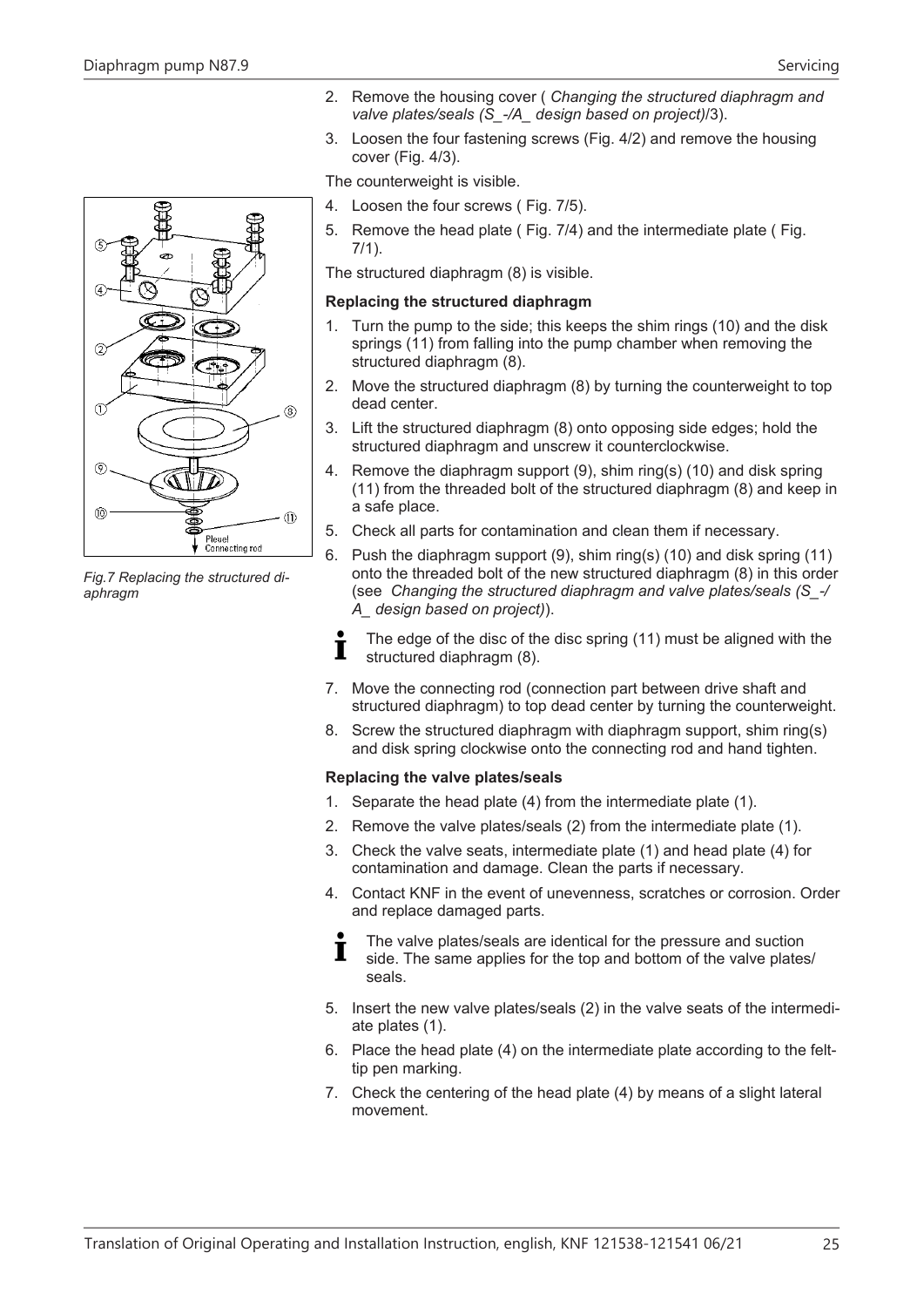

*Fig.8 Tighten cap head screws (head plate shown as an example (screws (A) and (B) only in N87TTE design))*

# **Mounting the pump head**

- 1. Place the pump head on the housing according to the felt-tip pen marking.
- 2. Screw in the screws (5) with disk spring and slightly tighten them crosswise in the order 1-2-3-4 (see Fig. 8) with 1 Nm.
- 3. Check for ease of movement of the pump by turning the counterweight.
- 4. Tighten the screws (5) with disk spring crosswise in the order 1-2-3-4 (see Fig. 8). Tightening torque: 2.1 Nm.

# **Final steps**

- 1. Mount the housing cover.
- 2. Check the pump head and pneumatic connections for leaks.
- 3. Properly dispose of the replaced structured diaphragm and valve plates/seals.
- To ensure the required gas tightness of the pump following servic-Т ing, a leak test is to be performed.



Risk of injury and poisoning from leaks

 $\rightarrow$  Before recommissioning the pump, check the pump heads and pneumatic connections for leaks. Leaks may lead to poisoning, chemical burns or similar injuries.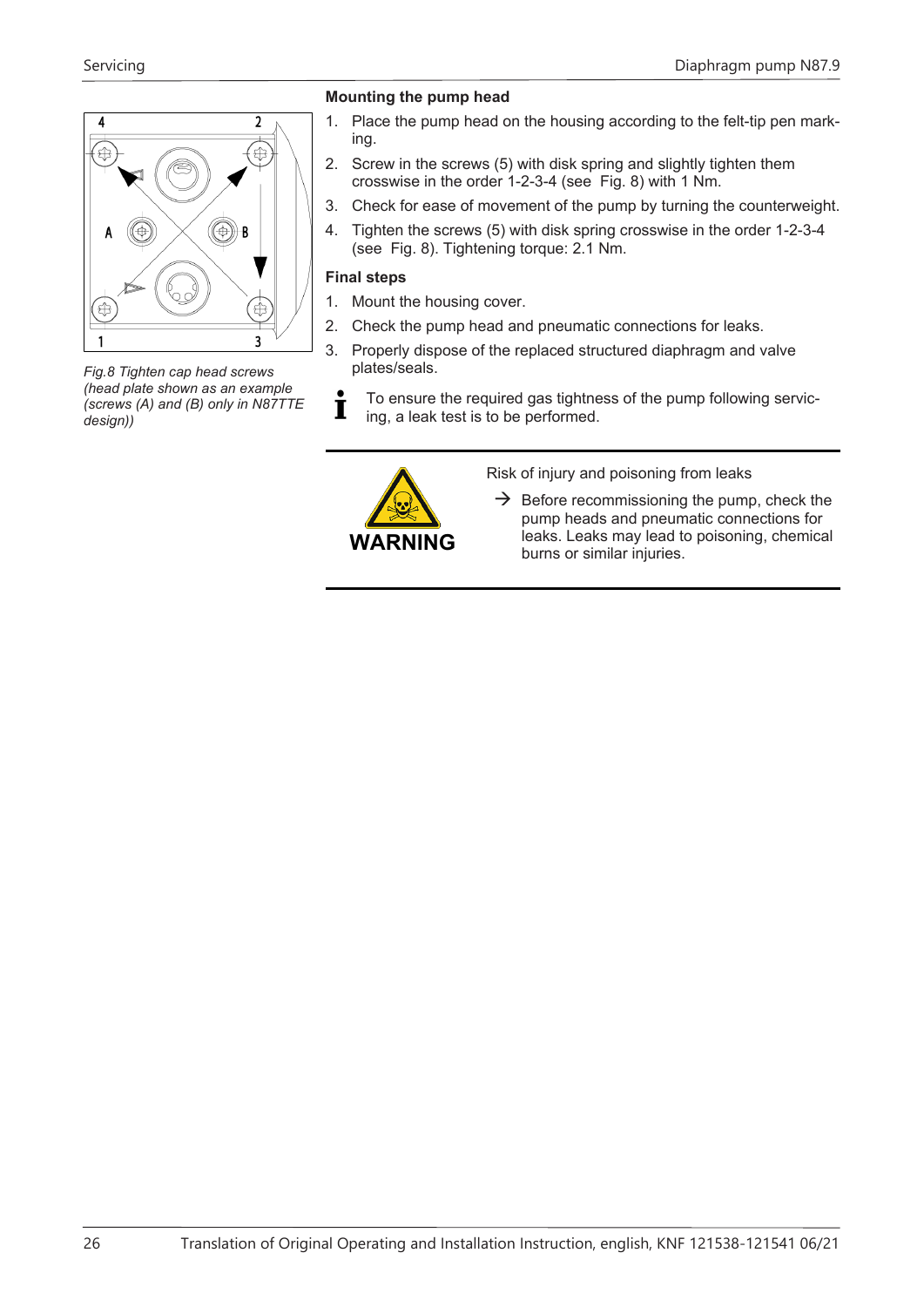# <span id="page-26-0"></span>**10 Troubleshooting**



- $\rightarrow$  Check and ensure that no voltage is present.
- $\rightarrow$  Allow the pump to cool before troubleshooting.

 $\rightarrow$  Check the pump (see following tables).

| Unit not pumping                                    |                                                                                                                                             |
|-----------------------------------------------------|---------------------------------------------------------------------------------------------------------------------------------------------|
| <b>Cause</b>                                        | Troubleshooting                                                                                                                             |
| Pump is not connected to the elec-<br>trical mains. | $\rightarrow$ Connect the pump to the electrical mains.                                                                                     |
| No voltage in the electrical mains.                 | $\rightarrow$ Check the circuit breaker for the room and switch<br>it on if necessary.                                                      |
| Pneumatic connections or lines are<br>blocked.      | $\rightarrow$ Check the connections and lines.                                                                                              |
|                                                     | $\rightarrow$ Remove the blockage.                                                                                                          |
| External valve is closed or filter is<br>plugged.   | $\rightarrow$ Check external valves and filters.                                                                                            |
| Condensate has collected in the<br>pump head.       | $\rightarrow$ Separate the source of the condensate from the<br>pump.                                                                       |
|                                                     | $\rightarrow$ Flush the pump with air at atmospheric pressure<br>for a few minutes (if necessary for safety reasons:<br>with an inert gas). |
|                                                     | $\rightarrow$ Install the pump at the highest location in the sys-<br>tem.                                                                  |
| Diaphragm or reed valves are worn<br>or defective.  | $\rightarrow$ Change the diaphragm and valve springs (see<br>Chapter Changing diaphragm and reed valves).                                   |

*Tab.15*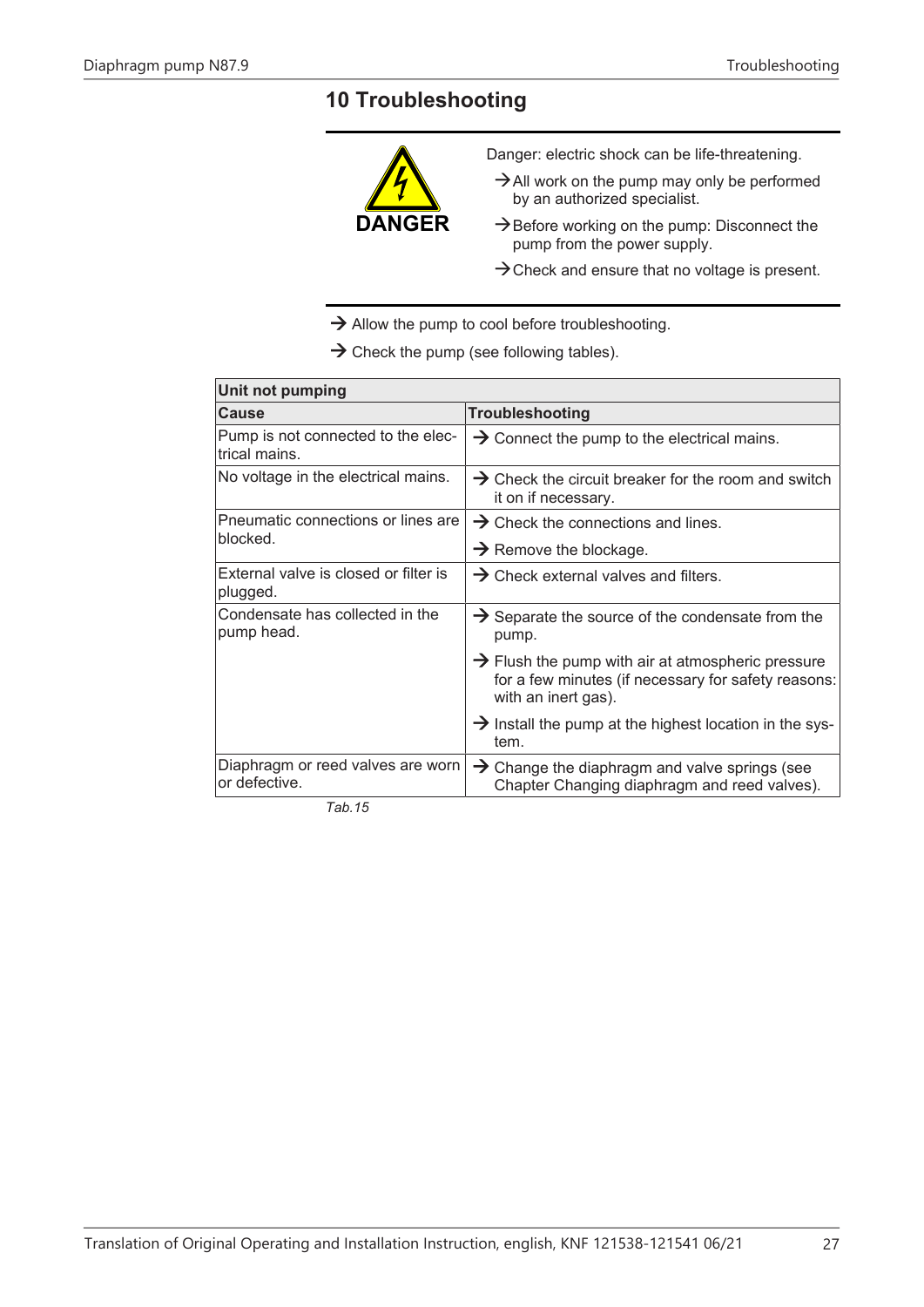| Flow rate, pressure or vacuum too low                                                                                                       |  |  |
|---------------------------------------------------------------------------------------------------------------------------------------------|--|--|
| The pump does not reach the performance stated in the technical data or data<br>sheet.                                                      |  |  |
| Troubleshooting                                                                                                                             |  |  |
| $\rightarrow$ Separate the source of the condensate from the<br>pump.                                                                       |  |  |
| $\rightarrow$ Flush the pump with air at atmospheric pressure<br>for a few minutes (if necessary for safety reasons:<br>with an inert gas). |  |  |
| $\rightarrow$ Install the pump at the highest location in the sys-<br>tem.                                                                  |  |  |
| $\rightarrow$ Change the pneumatic conditions.                                                                                              |  |  |
| $\rightarrow$ Disconnect the pump from the system to deter-<br>mine the output values.                                                      |  |  |
| $\rightarrow$ Eliminate any throttling (e.g., valve) if necessary.                                                                          |  |  |
| $\rightarrow$ Use lines or connection parts with a larger cross<br>section if necessary.                                                    |  |  |
| $\rightarrow$ Eliminate the leaks.                                                                                                          |  |  |
| $\rightarrow$ Check the pneumatic connections and lines.                                                                                    |  |  |
| $\rightarrow$ Remove any parts or particles that are causing<br>blockages.                                                                  |  |  |
| $\rightarrow$ Clean the head components.                                                                                                    |  |  |
| $\rightarrow$ Shut down the pump immediately.                                                                                               |  |  |
| $\rightarrow$ Change the diaphragm and valve springs (see<br>Chapter Changing diaphragm and reed valves).                                   |  |  |
|                                                                                                                                             |  |  |

*Tab.16* 

| Pump exhibiting changed running noises and vibrations. |                                                         |
|--------------------------------------------------------|---------------------------------------------------------|
| <b>Cause</b>                                           | Troubleshooting                                         |
| Pump bearing worn or defective.                        | $\rightarrow$ Determine the cause.                      |
|                                                        | $\rightarrow$ Contact KNF Customer Service.             |
| Drive worn or defective.                               | $\rightarrow$ See operating instructions for the motor. |

*Tab.17* 

#### **Fault cannot be rectified**

If you are unable to identify any of the specified causes, send the pump to KNF Customer Service (contact data: see www.knf.com).

- 1. Flush the pump with air for a few minutes (if necessary for safety reasons: with inert gas) at atmospheric pressure to free the pump head of dangerous or aggressive gases (see Chapter *[9.2.1 Flushing the](#page-19-1) [pump](#page-19-1)*).
- 2. Clean the pump (see Chapter *[9.2.2 Cleaning the pump](#page-20-0)*).
- 3. Send the pump together with completed Health and Safety Clearance and Decontamination Form to KNF, stating the nature of the transferred medium.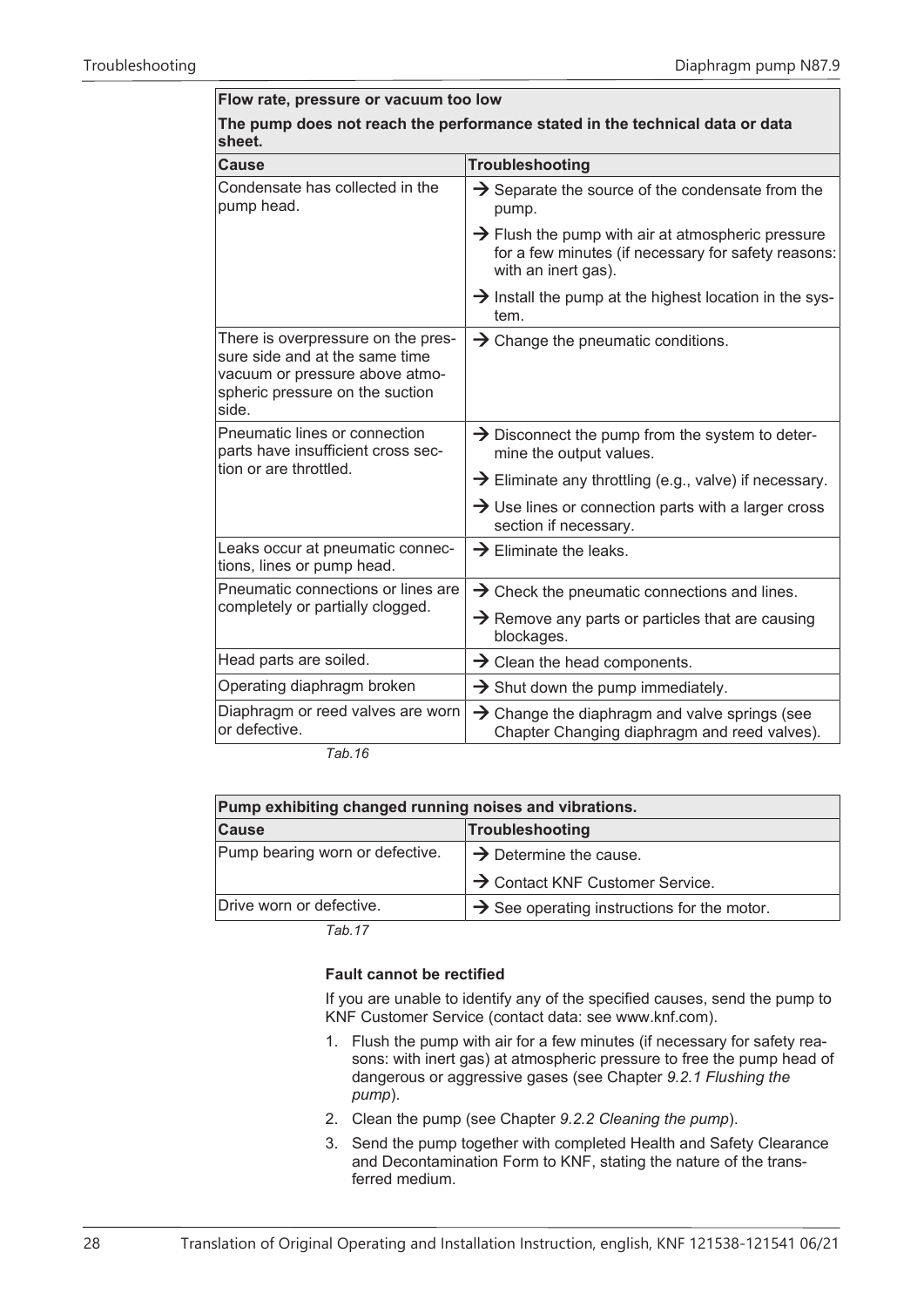# <span id="page-28-0"></span>**11 Spare parts and accessories**

 $\dot{\mathbf{I}}$ To order spare parts and accessories, please contact your KNF sales partner or KNF Customer Service (contact data: see www.knf.com).

# <span id="page-28-2"></span>**11.1 Spare parts**

| Spare part           | Order number |
|----------------------|--------------|
| Valve plate/seal     | 1057172      |
| Structured diaphragm | 1044973      |
| _ _ _ _ _            |              |

*Tab.18 N87TTE spare parts*

# <span id="page-28-1"></span>**11.2 Accessories**

| <b>Description</b>                             | <b>Order number</b> |
|------------------------------------------------|---------------------|
| Hose connector for hose<br> ID 6 (PVDF, G 1/8) | 014052              |
| Male connection<br>OD 6 (PVDF, G 1/8)          | 1014049             |
| $-1$                                           |                     |

*Tab.19*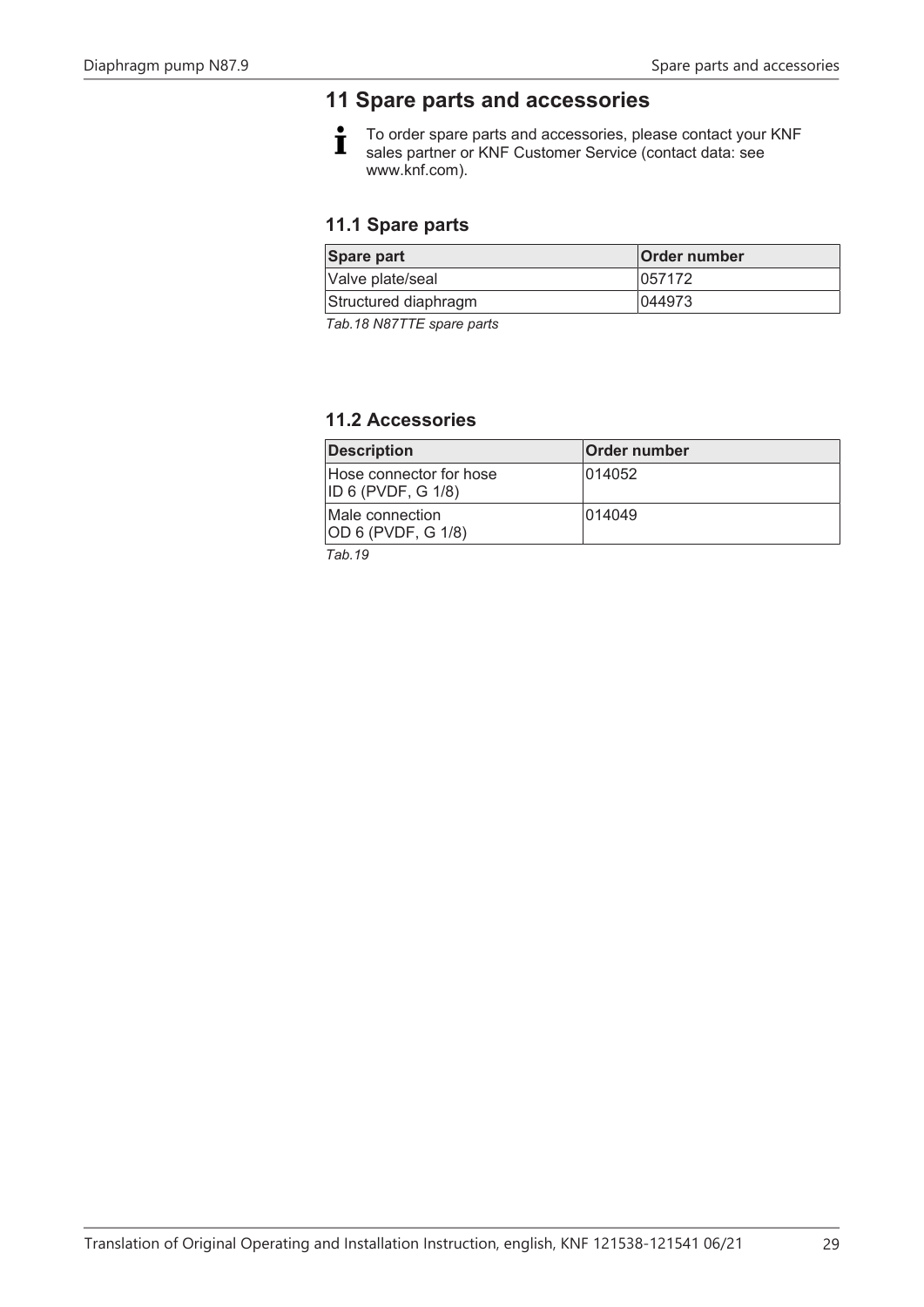# <span id="page-29-0"></span>**12 Returns**

# **Preparing for return**

- 1. Flush the pump with air for a few minutes (if necessary for safety reasons: with inert gas) at atmospheric pressure to free the pump head of dangerous or aggressive gases (see Chapter *[9.2.1 Flushing the](#page-19-1) [pump](#page-19-1)*).
- Please contact your KNF sales partner if the pump cannot be T flushed due to damage.
- 2. Remove the pump.
- 3. Clean the pump (see Chapter *9.2.2 Cleaning the pump*).
- 4. Send the pump together with the completed Health and Safety Clearance and Decontamination Form to KNF, stating the nature of the transferred medium.
- 5. Pack the device securely to prevent further damage to the product. If necessary, request original packaging for a fee.

#### **Returns**

KNF shall undertake to repair the pump only under the condition that the customer presents a certificate regarding the medium that is pumped and the cleaning of the pump. Please follow the instructions at knf.com/repairs here.

Contact your KNF sales partner directly if you require additional support for your return service.